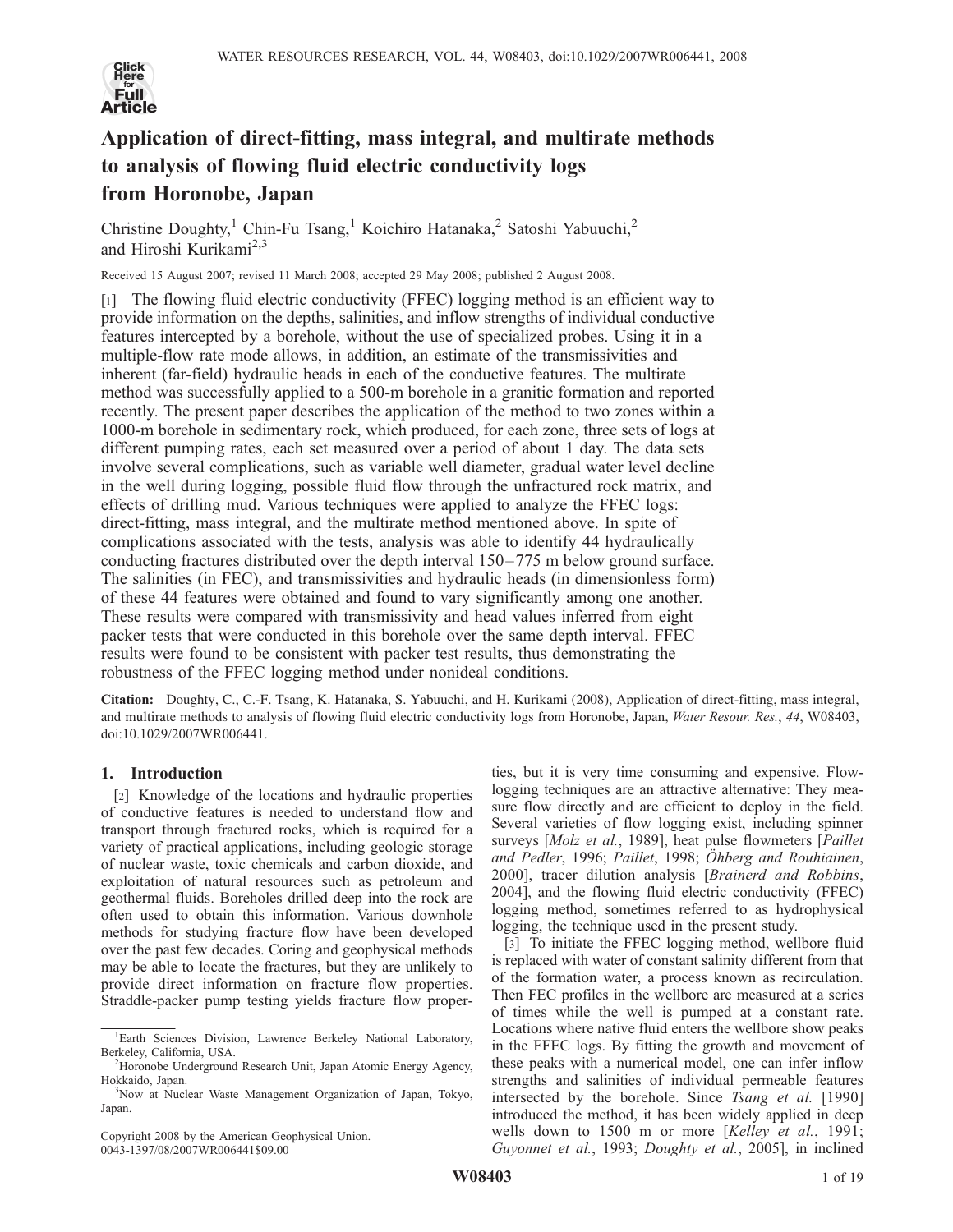boreholes drilled in the underground Grimsel Test Laboratory [Marschall and Vomvoris, 1995], and extensively in shallower wells down to about 100 m [Evans et al., 1992; Pedler et al., 1992; Bauer and LoCoco, 1996; Paillet and Pedler, 1996; Karasaki et al., 2000]. Continued development of analytical and numerical data analysis techniques [Löw et al., 1994; Evans, 1995; Tsang and Doughty, 2003; Doughty and Tsang, 2005] have broadened the range of applicability and enhanced the ease of use of the method. Note that FFEC logging requires little or no specialized equipment or expertise, and may be carried out more quickly than most other methods, making it a valuable tool for efficient subsurface characterization.

[4] Data analysis techniques include three main methods: (1) direct fitting of the time series of FFEC profiles, which yields the locations, inflow strengths, and salinities of permeable features [Tsang et al., 1990]; (2) the mass integral method, in which each FFEC profile is integrated over the entire logged interval to provide an estimate of salt mass in place as a function of time [Doughty and Tsang, 2005]; and (3) multirate FFEC logging, in which FFEC logging is repeated using two different well-pumping rates, which enables the transmissivities and inherent (far-field) hydraulic heads of the different permeable features to be determined [Tsang and Doughty, 2003]. Using multiple pumping rates to infer transmissivity and inherent hydraulic head of individual fractures has also been investigated in conjunction with use of a heat pulse flowmeter [Paillet, 1998, 2000] and tracer dilution analysis [Brainerd and Robbins, 2004].

[5] Direct-fitting and multirate analyses for FFEC logging were recently carried out successfully for a 500-mdeep borehole in fractured granitic rock in the Tono region of Japan [Doughty et al., 2005]. The analyses identified 19 hydraulically conducting fractures, which showed a range of values for transmissivity, salinity, and hydraulic head. FFEC results compared well with static FEC profiles and independent chemical, geological, and hydrogeological data. The present paper describes a field application of the multirate FFEC logging method, using data from a 1000-m-deep well known as Well HDB-11, in fractured sedimentary rock in the Horonobe area of Japan. This case differs from the Tono application [Doughty et al., 2005] in several significant ways. Not only is the rock sedimentary instead of granitic, but also a number of complications are associated with the logging data, including (1) a section of the borehole having a variable wellbore diameter; (2) the presence of a free water surface in the borehole (i.e., the logged zone is not isolated with packers); (3) flow of low-salinity water into fractures during the initial recirculation period; (4) periods of unknown pumping rate during FFEC logging; (5) a small increase in salinity all along the borehole during FFEC logging, possibly arising from flow through the unfractured rock matrix itself or the diffusion of salt from residual mud used in drilling the well; (6) a gradual borehole water level decline during FFEC logging; (7) possible unknown inflows into the borehole from unmonitored borehole sections; and (8) sets of FFEC profiles that are not all internally consistent. Whereas the Tono application demonstrated the first field application of the multirate FFEC logging method, the Horonobe application

examines the robustness of the method under nonideal conditions.

# 2. Methodology

[6] This section gives a summary of data collection and analysis methods. Details of the data collection method are given by Doughty et al. [2005]. Details of the analysis method are given by Tsang et al. [1990], Tsang and Doughty [2003], Doughty and Tsang [2005], and Doughty et al. [2005].

# 2.1. Data Collection

[7] In the FFEC logging method, the wellbore water is first replaced by water of a constant salinity different from that of the formation water, a process known as recirculation. Deionization of native water is one convenient means to produce replacement water with a salinity contrast, but shallow groundwater may also be used if it has a salinity distinct from that of the formation of interest. For simplicity, replacement water is always referred to as deionized (DI) water below. Recirculation is done by injecting DI water through a tube to the bottom of the wellbore at a low rate, while simultaneously pumping from the top of the well at the same rate. The goal is to completely replace the wellbore water with DI water without altering wellbore hydraulic head, so that no DI water is pushed out into the formation or is any formation water pulled into the well. The FEC of the effluent is monitored throughout the recirculation period, which continues until a low stable FEC value is reached. If the final, stable, effluent FEC is substantially higher than the DI water FEC, it indicates that native fluid is entering the wellbore during recirculation. This may occur because wellbore hydraulic head was unintentionally dropped during recirculation. It can also occur if different permeable features intercepted by the wellbore have different inherent hydraulic heads, which sets up an unavoidable internal wellbore flow, with formation water entering the wellbore through features with higher hydraulic head and DI water entering the formation through features with lower hydraulic head.

[8] Next, the well is shut in (i.e., injection and pumping are stopped) and the DI water tube is removed. Then the well is pumped from the top at a constant low flow rate  $Q_1$ (e.g., several or tens of liters per minute), while an electric conductivity probe is lowered into the wellbore to scan the FEC as a function of depth. This produces what is known as a flowing FEC (or FFEC) log or profile. With constant pumping conditions, a series of five or six FFEC logs are typically obtained over a 1- or 2-day period. Optionally, the entire procedure may be repeated using a different pumping rate  $Q_2$ , typically half or double the original rate  $Q_1$ . Throughout the process, the water level in the well should be monitored.

# 2.2. Data Analysis

[9] At depth locations where native water enters the wellbore (inflow feed points), the FFEC logs display peaks. These peaks grow with time and are skewed in the direction of water flow. By analyzing these logs as described below, it is possible to obtain the inflow rates and salinities of groundwater inflow from the individual feed points. Although locations where water leaves the wellbore (outflow feed points) do not produce distinct peaks in the FFEC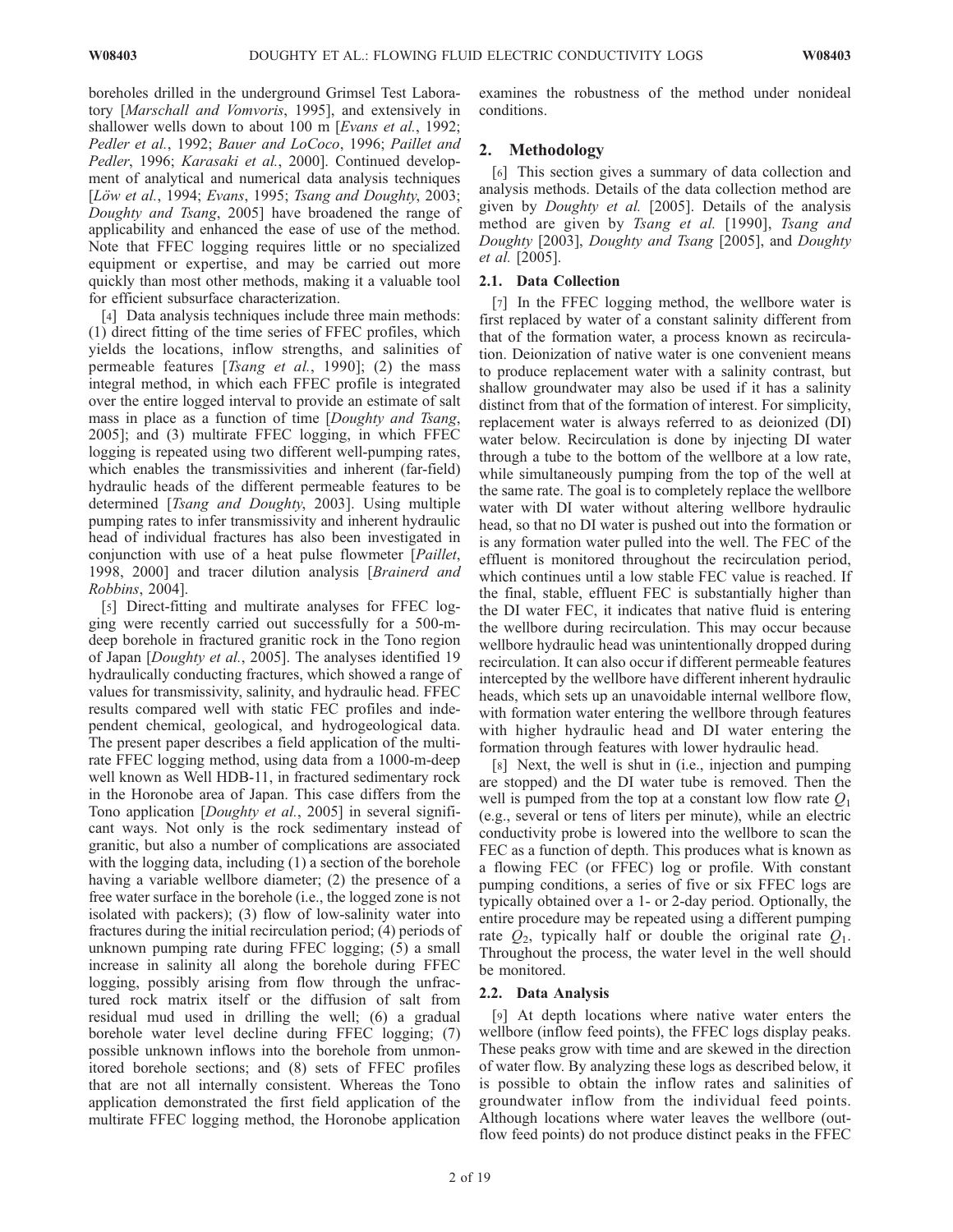logs, they can sometimes be identified by their impact on other peaks using a mass integral method [Doughty and Tsang, 2005]. By performing FFEC logging using different pumping rates, a procedure called multirate FFEC logging [Tsang and Doughty, 2003], the transmissivities and inherent hydraulic heads of the permeable features giving rise to the feed points can also be determined.

[10] The numerical models BORE [Hale and Tsang, 1988] and the enhanced version BORE II [Doughty and Tsang, 2000] calculate the time evolution of ion concentration (salinity) in the wellbore during FFEC logging by solving the one-dimensional advection-dispersion equation, given a pumping rate  $Q$  and a set of feed point locations  $z_i$ , strengths  $q_i$ , and salinities  $C_i$  (i.e., the forward problem). Fluid flow in the wellbore is considered quasi steady; that is, fluid is assumed to be incompressible so it responds instantly to changes in pumping rate or feed point strength. Internal wellbore flow occurring during recirculation results in nonuniform salinity along the borehole, which may be accounted for in two ways. First, a nonuniform conductivity profile  $C_0(z)$  may be specified as the initial condition for the model. Second, a starting time  $t_{0i}$  may be specified for each feed point, to indicate the time after which fluid entering the wellbore has salinity  $C_i$ , to reflect DI water that entered the formation during recirculation. Density differences between the original wellbore fluid (DI or low-salinity water, which may contain traces of drilling mud) and formation fluid flowing into the wellbore are neglected. Another version of the code, VHBORE [Hale and Tsang, 1994], does consider compressible flow with compositional density differences, but it is not used here. The governing equations for BORE II are presented by *Doughty and Tsang* [2005].

[11] The general procedure for using BORE II is to assign feed point locations  $z_i$  by identifying individual peaks in the early time FFEC profiles, then to assign feed point properties  $(q_i, C_i, \text{ and } t_{0i})$  by trial and error until an acceptable match between modeled and observed FFEC profiles is obtained (i.e., an inverse problem). This procedure is known as direct fitting. Integrating the FFEC profiles over the entire logged interval or a desired subinterval (the mass integral method) provides an estimate of salt mass in the borehole interval under study as a function of time, which provides a useful constraint for the analysis. If FFEC logs were only collected using one pumping rate  $Q$ , then the analysis would end here.

[12] However, if multiple sets of FFEC logs were collected using different pumping rates  $Q$ , then the inverse procedure is repeated for each value of  $Q$ , with the inverse problems constrained by requiring that the same set of  $z_i$  and  $C<sub>i</sub>$  values be used for each one. Assuming that two sets of FFEC logs were collected with pumping rates  $Q_1$  and  $Q_2$ , and that the strengths of individual feed points  $i$ , as evaluated by BORE II, are  $q_i^{(1)}$  and  $q_i^{(2)}$  respectively, then Tsang and Doughty [2003] and Doughty and Tsang [2005] showed that

$$
\frac{T_i}{T_{\text{tot}}} = \frac{q_i^{(1)} - q_i^{(2)}}{Q_1 - Q_2} \tag{1}
$$

$$
I\Delta P_i = \left(\frac{q_i^{(1)}/Q_1}{T_i/T_{\text{tot}}} - 1\right)Q_1,\tag{2}
$$

where  $T_i/T_{tot}$  is the fraction of the total transmissivity of the logged interval corresponding to the fracture or permeable zone represented by the *i*th feed point ( $\Sigma T_i/T_{\text{tot}} = 1$ ) and  $\Delta P_i = P_i - P_{avg}$  where  $P_i$  is the inherent hydraulic head of fracture *i* and  $\bar{P}_{\text{avg}}$  is the stabilized hydraulic head in the wellbore when it is shut-in for an extended time. *I* is a ratio known as the productivity index (in the petroleum literature) or specific capacity (in hydrology), which is defined as the ratio of pumping rate to steady state drawdown during a well test. I characterizes the entire permeable formation intersected by the wellbore in an average sense under steady state flow conditions. In the FFEC context, we may approximate  $I$  as

$$
I = \frac{Q_1}{P_{\text{avg}} - P_{wb}^{(1)}},\tag{3}
$$

where  $P_{wb}^{(1)}$  is the hydraulic head in the wellbore (presumed constant) during the FFEC logging at  $Q = Q_1$ .

[13] The derivation of equations (1) and (2) assumes that the flow geometries within all the hydraulically conductive fractures intersecting the borehole are the same (e.g., all radial flow or all linear flow). The inherent (also known as far-field) hydraulic head  $P_i$  is the ambient or undisturbed hydraulic head in a fracture (or permeable layer) that the borehole intersects, and it is the value that would be measured under nonpumping conditions with packers inflated in the wellbore on either side of the fracture to isolate it for a substantial time period to attain steady state pressure conditions. In contrast,  $P_{\text{avg}}$  is the value that would be measured under nonpumping conditions when the wellbore has been open to all feed points in the logged interval for a substantial time period.  $P_{\text{avg}}$  can be calculated as a transmissivity-weighted average over all  $P_i$  values:  $P_{\text{avg}} = \sum (T_i P_i) / T_{\text{tot}}$ . The head difference  $\Delta P_i$  =  $P_i - P_{\text{avg}}$  provides a measure of the driving force for fluid flow between hydraulically conducting fractures and the wellbore under nonpumping or shut-in conditions, which gives rise to internal wellbore flow. Note that from the definition of  $P_{\text{avg}}$  above, if all the  $P_i$  values are the same, then  $P_i = P_{\text{avg}}$ , so that all  $\Delta P_i = 0$ , and there will be no internal wellbore flow under nonpumping conditions. In this case, equation (2) shows that feed point strength  $q_i$  is proportional to fracture transmissivity  $T_i$ , making it possible to determine  $T_i/T_{\text{tot}}$  by matching FFEC profiles for just one pumping rate Q.

[14] The quantities on the left-hand sides of equations (1) and (2) are the fundamental results of a multirate analysis, and they depend only on the  $q_i$  values obtained by matching FFEC logs for various Q values. If  $T_{\text{tot}}$ , I, and  $P_{\text{avg}}$  are also known (e.g., from a conventional well test of the entire well section), then the  $T_i$  and  $P_i$  values themselves can be directly calculated from these two equations. Additionally, because  $T_i$  and  $P_i$  appear in ratios in equations (1) and (2), if one particular set of  $T_i$  and  $P_i$  are measured (e.g., from a well test on a packed-off interval across fracture  $j$ ), then all the additional  $T_i$  and  $P_i$  values can also be determined.

[15] The multirate analysis requires two sets of FFEC logs at two pumping rates (at  $Q$  and 2 $Q$ , for example), but if three sets of logs for three pumping rates,  $Q_1$ ,  $Q_2$ , and  $Q_3$ , are available, then three sets of results can be obtained by analyzing three combinations of data sets:  $(Q_1 \text{ and } Q_2)$ ,  $(Q_2 \text{)}$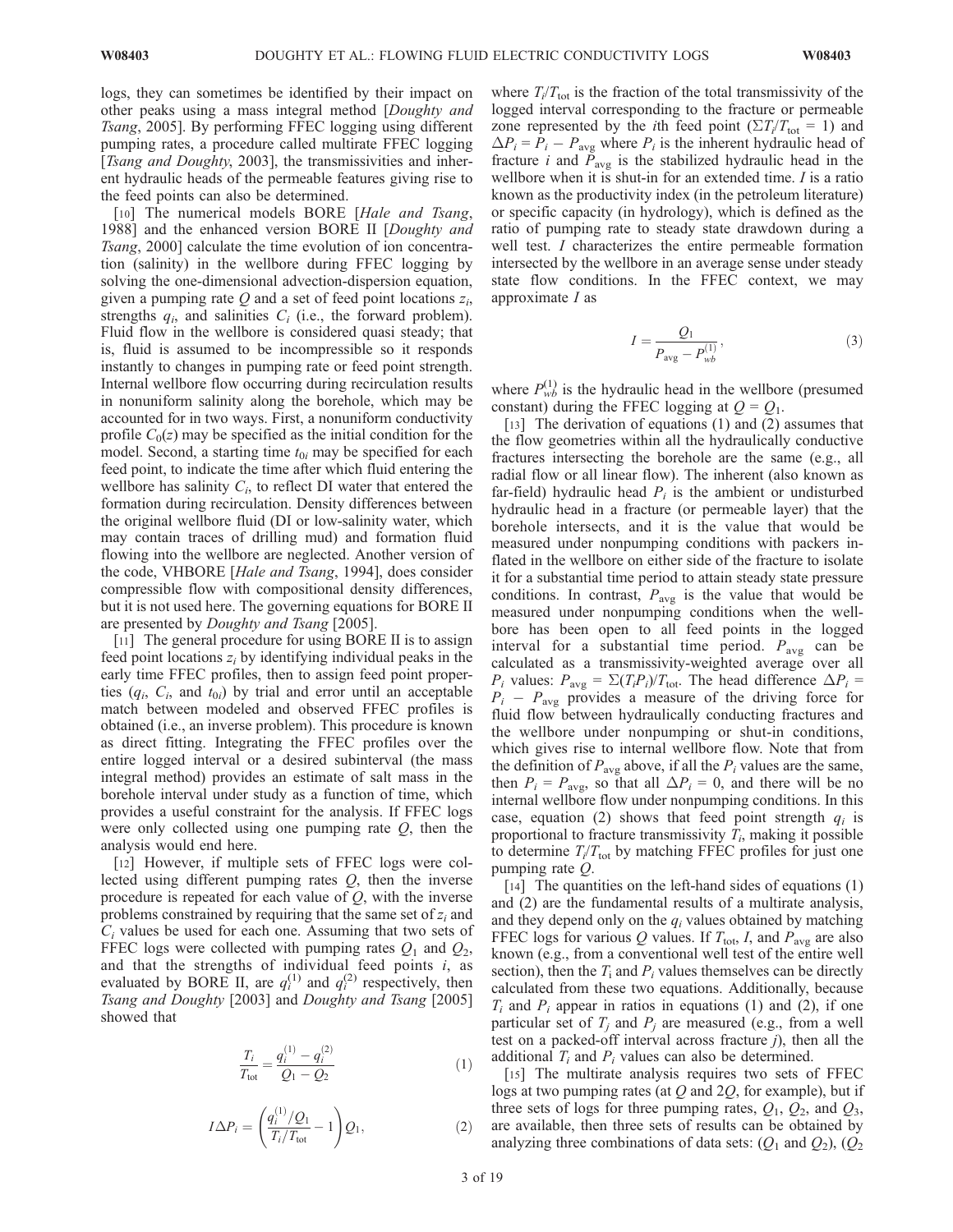

Figure 1. Location map of Horonobe.

and  $Q_3$ ), and  $(Q_3$  and  $Q_1$ ). This permits internal checking, a means to evaluate measurement errors, and an estimate on the confidence level of the analysis results. One interesting option (not considered here) is to use  $Q = 0$  for the first pumping rate, which has the advantage of investigating internal flow directly. If one logs at  $Q_1 = 0$  and no peaks develop, then it immediately follows that there is no internal wellbore flow, and consequently that all  $P_i$  are the same. Then equation (1) may be used while logging at some  $Q_2 > 0$  to determine  $T_i/T_{tot}$  (a procedure first suggested by *Molz et al.* [1989]). The disadvantage of logging with  $Q = 0$ is that if there is internal flow, half the flow will be outflow, which is usually invisible on a FFEC profile, and hence much more difficult to analyze [*Doughty and Tsang*, 2005; Doughty et al., 2005].

#### 3. Horonobe Well HDB-11 Data

[16] Horonobe, located in the northernmost part of Hokkaido, Japan (Figure 1), is the site of an underground research laboratory (URL), where hydrogeochemical investigations are being conducted to develop technologies and methodologies that may in the future be applied during the geological disposal of high-level radioactive waste in sedimentary rock in Japan [Hama et al., 2007]. The main subsurface investigation area is about 3 km  $\times$  3 km square, including the URL construction site, which is located about 15 km east of the present coastline of the Japan Sea. The gentle topography in the study area is thought to be a periglacial landform. Horonobe overlies Neogene sedimentary sequences (in ascending order, Souya coal-bearing Formation, Masuhoro Formation, Wakkanai Formation, Koetoi Formation, and Yuchi Formation), which are underlain by an igneous and Palaeogene-to-Cretaceous sedimentary basement. The Wakkanai and Koetoi formations, composed of Neogene argillaceous sedimentary rocks, are intercepted by Well HDB-11 and are also the host rocks for the URL.

[17] Hydrologic properties reported for the URL host rocks [Hama et al., 2007] include porosities up to 60% and hydraulic conductivities ranging from  $2 \times 10^{-9}$  to  $4 \times 10^{-8}$  m/s for the Koetoi Formation, and porosities of 30–40% and hydraulic conductivities ranging from 3  $\times$  $10^{-10}$  to  $8 \times 10^{-9}$  m/s for the deeper Wakkanai Formation. Hydraulic conductivity of the intact diatomaceous mudstone has been reported to be as low as  $10^{-13} - 10^{-11}$  m/s [Shigeta et al., 2003], and thus the larger observed values of hydraulic conductivity are attributed to fluid flow through fractures or fracture zones.

[18] The area is tectonically active, and microearthquake swarms have occasionally occurred in and around Horonobe. The eastern margin of the Japan Sea is a well-defined seismic zone, especially for microearthquakes. The Omagari Fault, a NW-SE trending fault with surface trace inferred to be about 1 km east of Well HDB-11, was active until early Quaternary times and is believed to have a maximum vertical displacement of over 1000 m. Present-day active faults are thought to occur to the west of the Omagari Fault. In addition, historical coal mines were present in Horonobe, and oil/gas exploration work (including deep borehole investigations) has been conducted in the region. Further details of the Horonobe URL site are given by Hama et al. [2007].

[19] Well HDB-11 was drilled in four stages. FFEC logs were taken after the second stage of drilling from 150 to 450 m through the Koetoi Formation (hereinafter denoted the shallow zone), and after the third stage of drilling from 450 to 800 m through the Wakkanai Formation (hereinafter denoted the deep zone). During logging of each zone, the well was cased from the surface to the top of the logged zone, leaving the logged zone uncased.

[20] Figure 2 shows the caliper log for Well HDB-11. Over the depth interval of the shallow zone (Koetoi Formation,  $150 - 450$  m below ground surface (bgs)) the wellbore diameter is nearly constant at 164 mm. Over the depth interval of the deep zone (Wakkanai Formation, 450– 800 m bgs) the wellbore diameter is more variable: Below 550 m depth, it is nearly constant at 162 mm, but above 550 m it gradually increases to 240 mm. This diameter increase will cause peaks in FFEC profiles to move upward more slowly. Thus if the change in borehole diameter is not accounted for, data analysis will result in feed point strengths that are underestimated over the depth interval  $450 - 550$  m.

[21] FFEC logging was repeated three times for both the shallow and deep zones, using different pumping rates, for a total of six tests. Prior to each logging period, recirculation occurred, in which groundwater with very low electrical conductivity (9 mS/m) was pumped from a nearby shallow well and injected into Well HDB-11 just below the bottom of the zone to be logged  $(10-15 \text{ m}$  above the bottom of the well), while water was simultaneously pumped out of the top of the well at the same rate, using a submersible pump located near the ground surface. The total volume of water



Figure 2. Caliper log for Well HDB-11.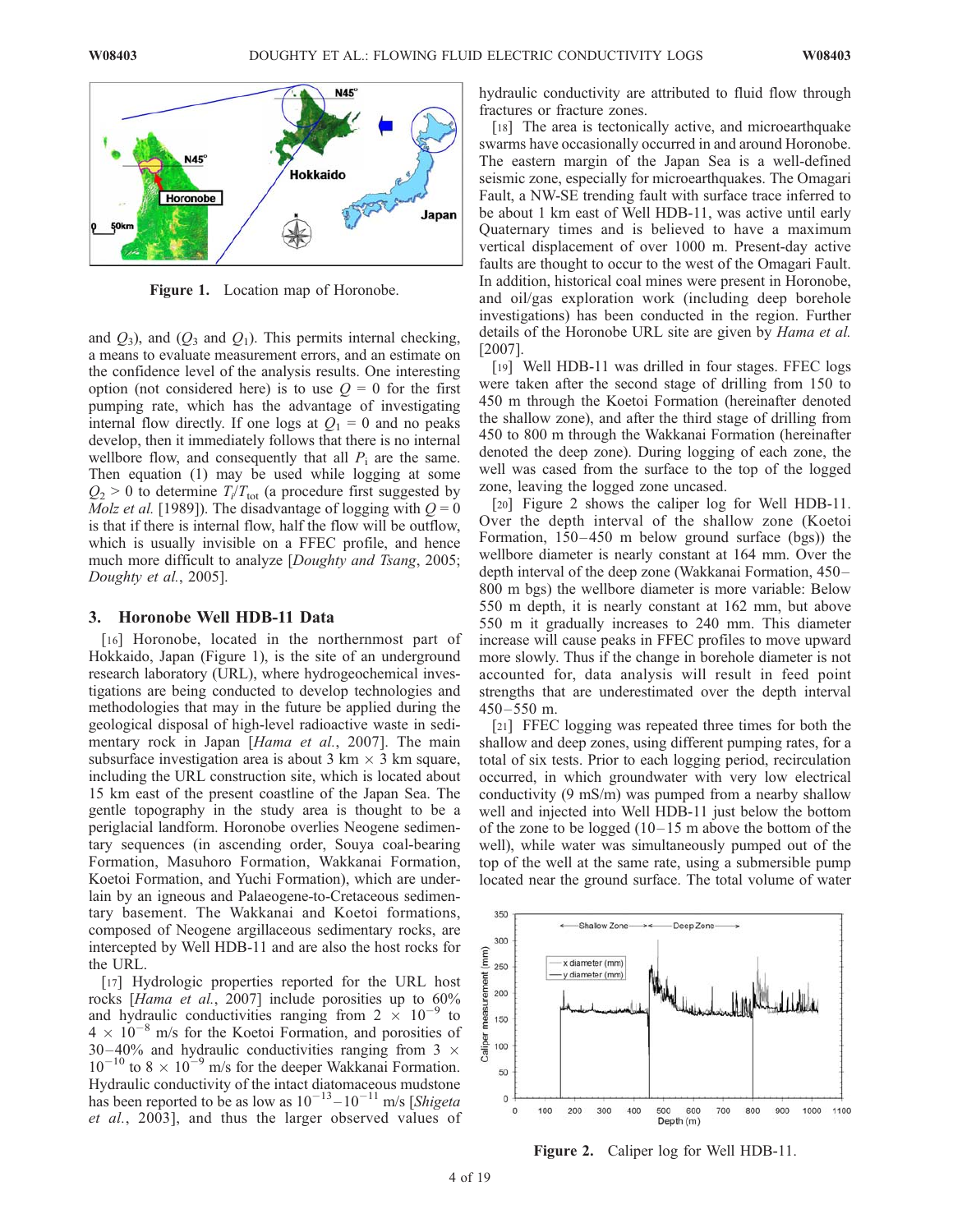

Figure 3. Original flowing fluid electric conductivity (FFEC) data for shallow zone.

replaced during each recirculation period was 1.5 to 4 times the borehole volume. By the end of each recirculation period, the electric conductivity of the effluent had stabilized at less than 40 mS/m. There was a short quiescent period between recirculation and logging during which the well was shut in. Then, during the logging periods, water was pumped out of the top of the well using the same submersible pump used during recirculation.

[22] For the three shallow-zone tests, logging was conducted using pumping rates of 2 L/min, 10 L/min, and 19.1 L/min. Figure 3 shows the resulting FFEC profiles, and Figure 4 shows water level versus time for each test. For the three deep-zone tests, logging was conducted using pumping rates of 5 L/min, 10 L/min, and 15 L/min. Figure 5 shows the resulting FFEC profiles, and Figure 6 shows water level versus time for each test.

[23] Visual examination of the FFEC profiles (Figure 3 and Figure 5) indicates that not all the profiles can be used for analysis. In some cases it appears that the tool that measures fluid electric conductivity did not function at all (e.g., Figure 3,  $Q = 19.1$  L/min, 5-h profile). In other cases, the results look qualitatively correct, but the profiles appear shifted with depth or otherwise distorted (e.g., Figure 5,  $Q = 5$  L/min, 4- and 5-h profiles), suggesting that the tool did not move freely through the wellbore. Subsequent analysis suggested that the problems were caused by slime (muddy water used in drilling) adhering to the sensor. A total of seven FFEC profiles obtained during the six tests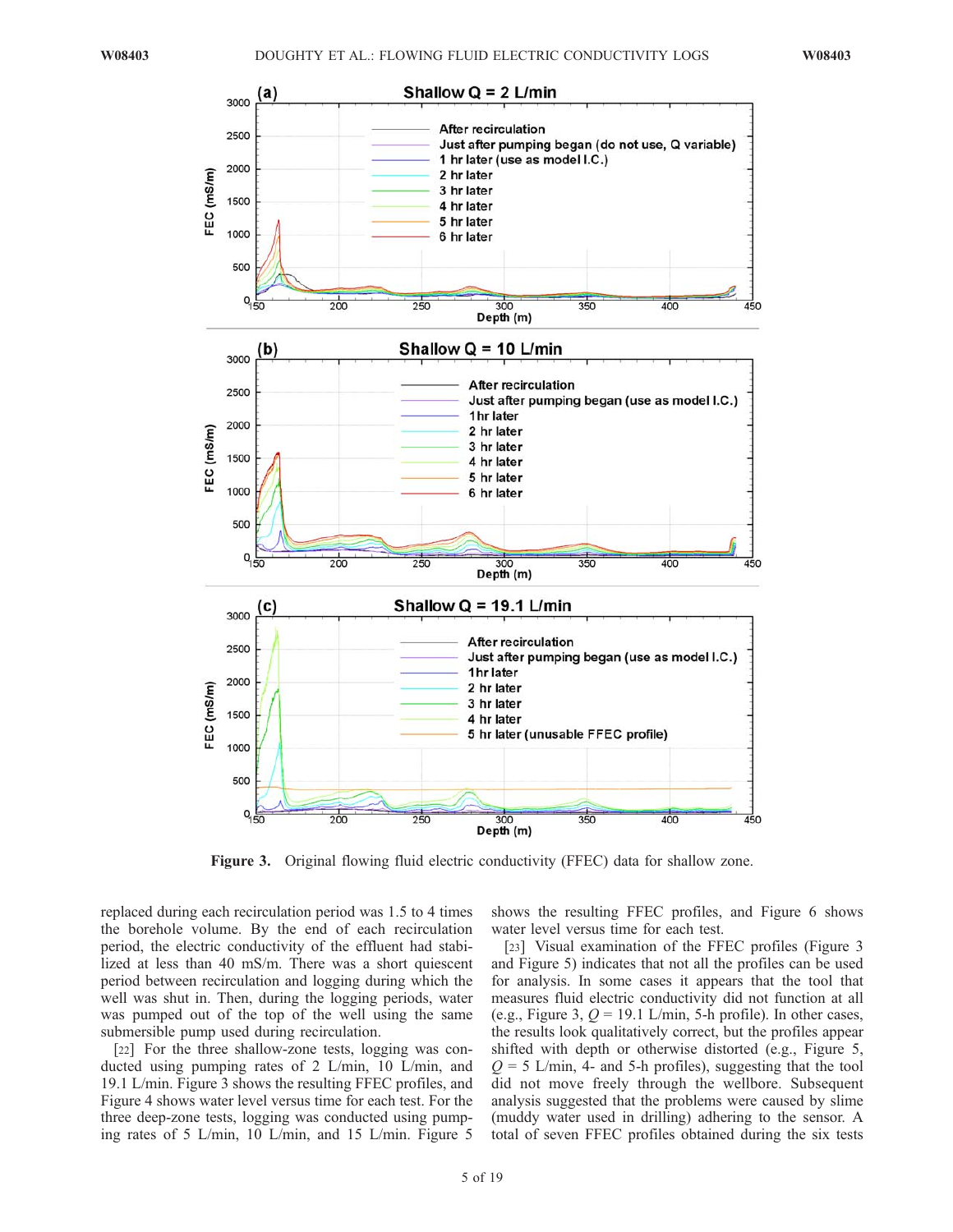

Figure 4. Water level data obtained during FFEC logging of shallow zone (dashed curve) and linear fit of the portion of the curve obtained while usable FFEC logs were collected (solid line). The early time sharp drop in water level is associated with a short-term increase in pumping rate. Times at which FFEC logging occurred are shown as boxes. The black-outlined box identifies the profile used as the initial condition for the BORE II model. The open box indicates an FFEC profile that could not be used for analysis.

were not included in the analysis because the FFEC profiles were not internally consistent with the remainder of the profiles; they are identified as ''unusable FFEC profile'' in Figure 3 and Figure 5.

[24] The FFEC profiles collected at the end of the recirculation periods (the earliest profiles in Figure 3 and Figure 5) exhibited only small peaks, consistent with the low effluent FEC, indicating that little internal wellbore flow occurred during recirculation. This in turn suggests that there is little difference among the inherent hydraulic head values of the permeable features, and according to equation (2), that variations in inflow strength  $q_i$  primarily reflect variations in transmissivity  $T_i$ .

[25] Water level data (Figure 4 and Figure 6) were collected during the FFEC logging periods. For the shallowzone tests, pumping rate increased by an unknown amount for a short period of time early in the tests, then returned to its specified value. The water level in the wellbore dropped sharply during the high pumping-rate period, then declined at a nearly linear rate in response to the constant pumping rate (Figure 4). For the deep-zone tests, water level also dropped sharply during the first few minutes of the test, followed by a more gradual decline (Figure 6). The gradual decline of the deep-zone tests was less linear than for the shallow-zone tests, showing a decreasing rate of water level change. The times at which FFEC logs were collected are also shown in Figure 4 and Figure 6.

[26] Ideally, one would use the water level data obtained during logging (Figure 4 and Figure 6) as an open-hole well test to determine  $T_{\text{tot}}$ , I, and  $P_{\text{avg}}$ , the properties of the entire interval of the borehole being logged, as described above in section 2.2. This cannot be done with confidence in the present case because we do not know either the entire pumping-rate history during the logging period, due to the early time unknown increase in pumping rate, or the complete drawdown record, due to the slow hydrologic response time of the system.

[27] Moreover, because the water level declined throughout the logging period, we could not assume that the pumping rate during logging  $Q$  equaled the total flow out of the formation, denoted  $Q_{\text{form}}$ . Therefore we assumed that pumping rate Q is the sum of two terms  $Q = Q_{wb} + Q_{form}$ , where  $Q_{wb}$  is water removed from the wellbore as the water level in the well declined.  $Q_{wb}$  can be estimated by multiplying the rate at which water level declined by the cross-sectional area of the wellbore at the depth of the water level. A linear decline in water level corresponds to a constant value of  $Q_{wb}$ , and coupled with a constant value of  $Q$ , implies that  $Q_{\text{form}}$  is also constant, which greatly simplifies the BORE II analysis. For the shallow-zone tests,  $Q_{wb}$  was reasonably constant, suggesting that for time periods when  $Q$  was constant, treating  $Q_{\text{form}}$  as a constant would be a reasonable assumption. Therefore the BORE II analysis did not attempt to match logs collected during the initial period of high pumping rate; instead, the first FFEC profile collected after  $Q$  became constant was used as the model initial condition. In contrast, for the deep-zone tests,  $Q_{wb}$  continued to decrease with time after Q became constant, and thus only the logs collected while the water level decline was approximately linear were matched, with the first FFEC profile collected after  $Q_{\text{form}}$  became constant used as the model initial condition. The FFEC logs that were not analyzed because  $Q_{\text{form}}$  could not be assumed constant are identified in Figure 5. Table 1 summarizes the Q,  $Q_{wb}$ , and  $Q_{form}$  values assumed for the tests, with  $Q_{wb}$ determined from the slope of the linear fits to water level versus time data shown in Figure 4 and Figure 6.

[28] The presence of drilling mud in the wellbore may affect fluid logging two ways: through its salinity and its density. Possible salinity effects are described in section 4 below. Density effects were neglected in the analysis, because although the drilling mud itself is presumably significantly denser than formation fluid, most of the mud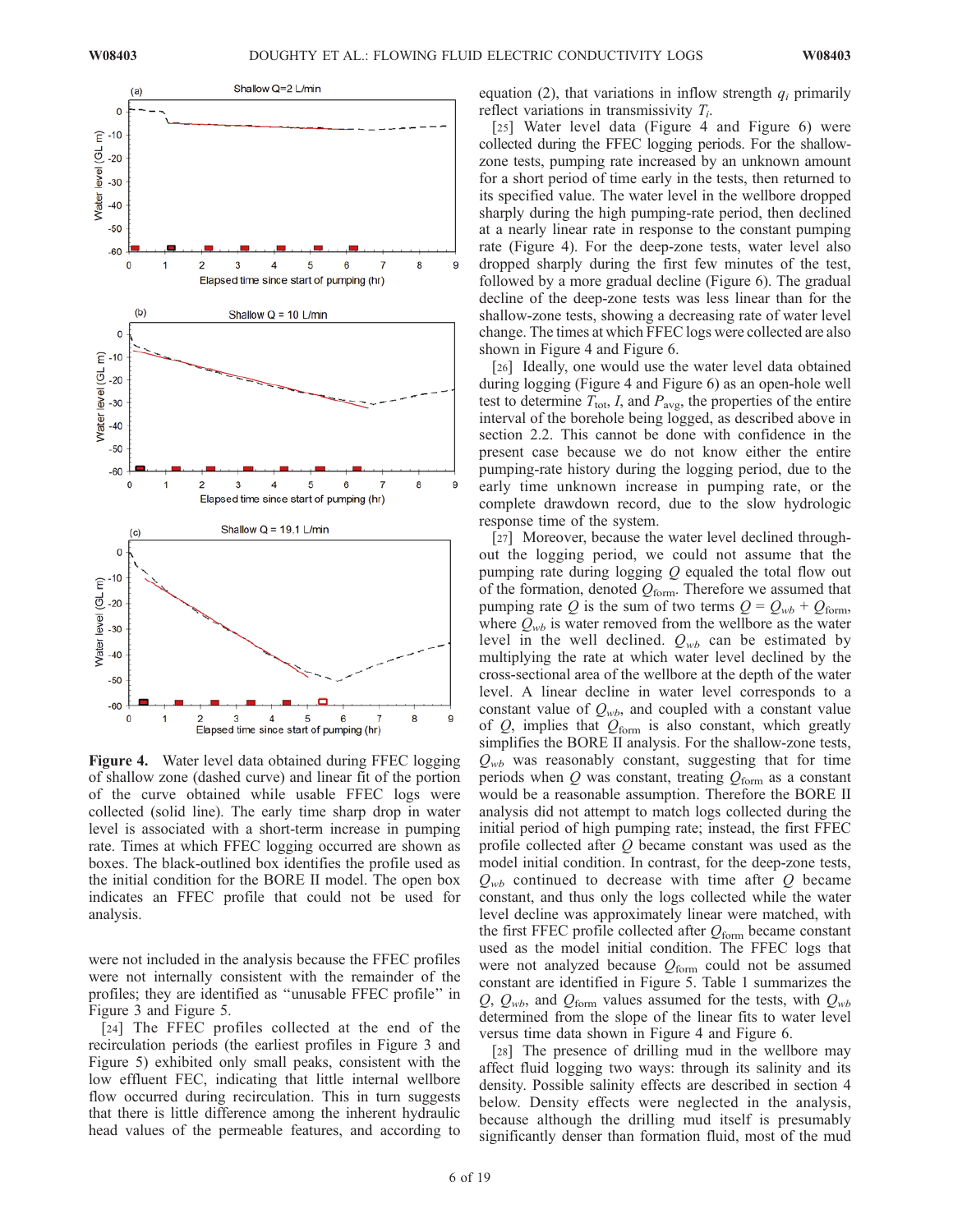

Figure 5. Original FFEC data for deep zone.

should be flushed out of the wellbore during the initial recirculation period.

[29] In Well HDB-11, the borehole temperature varies from  $11^{\circ}$  to  $27^{\circ}$ C over the depth range of FFEC logging. Prior to analyzing the FFEC logs with BORE II, the FEC values obtained in the field were temperaturecorrected using the relationship [Schlumberger, Ltd., 1984] FEC(20<sup>o</sup>C) = FEC(T)/[1 + S(T - 20<sup>o</sup>C)], with S =  $0.024^{\circ}$ C<sup>-1</sup>. This correction is required because BORE II assumes a constant temperature of  $20^{\circ}$ C.

[30] Typically during FFEC logging, electric conductivity in mS/m or  $\mu$ S/cm is converted to salinity in g/L, using a quadratic relationship developed by Hale and Tsang [1988]. However, for the present study, FEC values were above the range of applicability of the relation. Therefore no unit conversion was made and salinities  $C_i$  are presented in electric conductivity units mS/m.

#### 4. Analysis of Shallow FFEC Logs

[31] The numerical model BORE II [Doughty and Tsang, 2000] was used to analyze the three sets of shallow-zone FFEC logs for three pumping rates  $Q = 2$  L/min, 10 L/min, and 19.1 L/min, to obtain a set of inflow locations  $z_i$ , feed point strengths  $q_i$ , and salinities  $C_i$ . First, the  $z_i$  values were obtained by visually examining early time FFEC logs obtained in the field, before individual peaks begin to interfere with each other. Generally, the  $z_i$  were easy to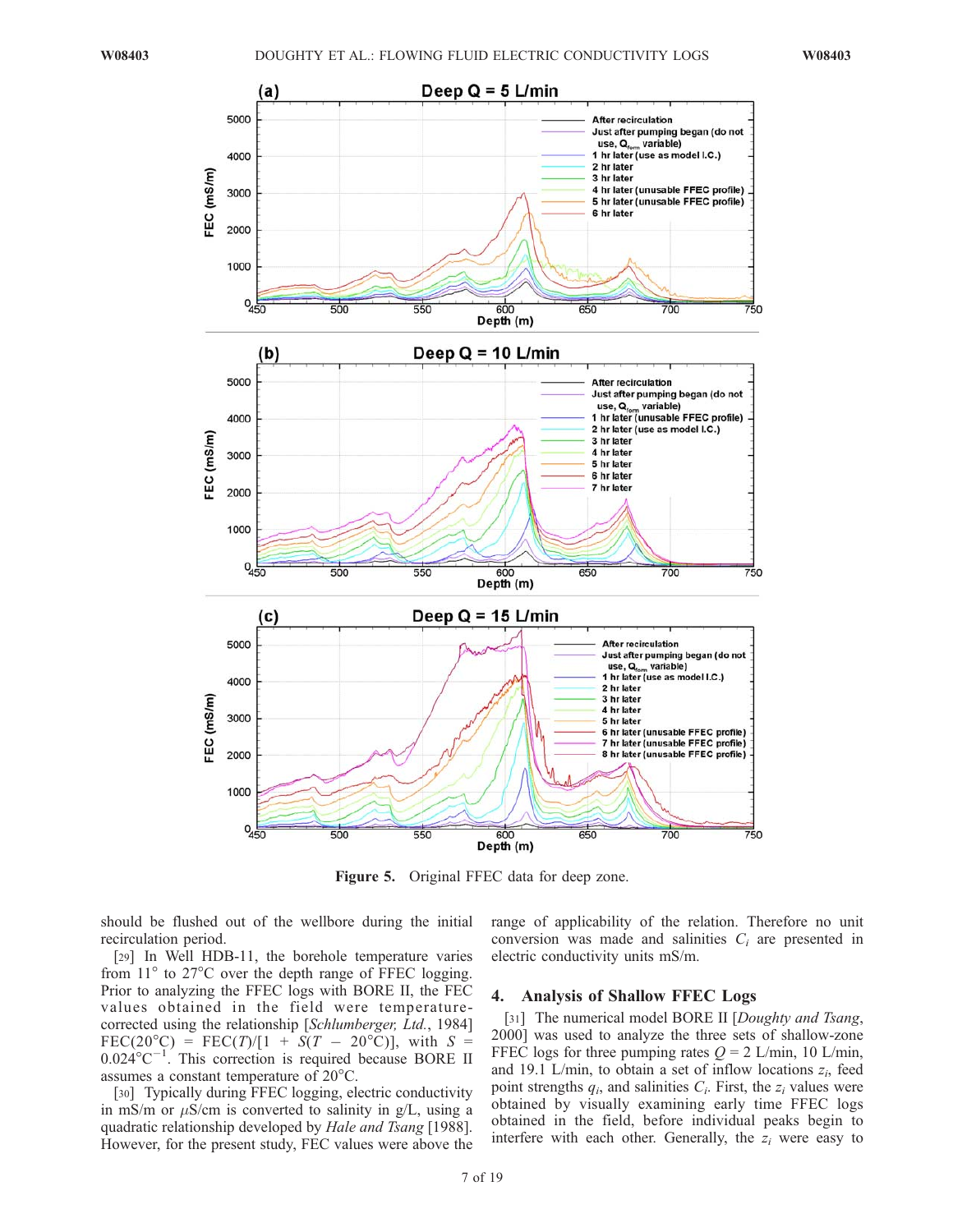

Figure 6. Water level data obtained during FFEC logging of deep zone (dashed curve) and linear fit of the portion of the curve obtained while usable FFEC logs were collected (solid line). The early time sharp drop in water level is associated with a short-term increase in pumping rate. Times at which FFEC logging occurred are shown as boxes. The black-outlined box identifies the profile used as the initial condition for the BORE II model. The open boxes indicate FFEC profiles that could not be used for analysis.

determine with good accuracy. Given the inflow locations  $z_i$ , the matching process was then conducted by using BORE II to model FFEC profiles with feed point strengths  $q_i$  and salinities  $C_i$  chosen by trial and error, in order to

produce the best match to the FFEC logs obtained in the field. The  $C_i$  values for different depths  $z_i$  could vary among one another, but each  $C_i$  was maintained the same for all three data sets with different pumping rates. The feed point strengths  $q_i$  were allowed to be different for different  $z_i$  and for the different pumping rates.

[32] The matching made use of the following facts: The area under an isolated FEC peak is proportional to the product  $q_iC_i$ , the speed of a peak moving up the wellbore depends only on the sum of  $q_i$  values for the current and deeper peaks, and the steady state height of the deepest peak depends only on  $C_i$ . The initial trial considered the  $C_i$ to be the same for all inflow points (corresponding to 1000 mS/m), but this restriction was relaxed as needed to improve the match. At the early stages of the fitting process, each test was treated individually. Later, the  $q_i$ values for all three tests were varied concurrently, using equations (1) and (2) to constrain possible values of  $q_i^{(1)}$ ,  $q_i^{(2)}$ , and  $q_i^{(3)}$  so that the three pairs of tests produced consistent results for  $T_i/T_{\text{tot}}$  and  $I\Delta P_i$ .

[33] Figure 7 shows the best model fit to the subset of FFEC profiles that are amenable to analysis. The first profile shown for each test was used as the model initial condition, and as shown in Figure 4, this was the first profile collected after  $Q$  became constant. The deepest peak, barely visible at 438 m depth, was not analyzed, as it does not evolve like a peak caused by a normal inflow point. This peak may be caused by the drilling sludge at the bottom of the wellbore. The next three distinct peaks (depths of 350, 280, and 220 m) show classic growing and skewing behavior. Within a given test (e.g., Figure 7a), upward flow within the borehole (''upflow'') increases as one moves up the borehole, so peak skewing increases, with the upgradient (deeper) limb of the peak becoming steeper and the downgradient (shallower) limb of the peak becoming flatter. Comparing tests with successively greater pumping rates (e.g., Figures  $7a-7c$ , peak at 280 m) shows the same pattern: As pumping rate increases, upflow increases and peak skewing increases. The model matches for all these peaks are very good, and the distinctive dependence of peak features on upflow means that the corresponding estimates for feed point strengths are well constrained.

[34] Another unknown parameter that was determined by trial and error along with the  $q_i$  and  $C_i$  values is the solute dispersion coefficient in the borehole. Because the FEC probe moves up and down the well, and the well is being pumped, this dispersion coefficient is generally several orders of magnitude bigger than the molecular diffusion coefficient. We obtained a value of  $0.004 \text{ m}^2/\text{s}$  for the dispersion coefficient. Despite the common conceptual model that dispersion coefficient should increase with fluid

**Table 1.** *O*,  $O_{wh}$ , and  $O_{form}$  for the Various Tests<sup>a</sup>

| $\mathcal{L}$ , $\mathcal{L}$ WD, we get $\mathcal{L}$ 101111 $\mathcal{L}$ and $\mathcal{L}$ are an extended to $\mathcal{L}$ |          |                  |                           |                      |                                                      |  |
|--------------------------------------------------------------------------------------------------------------------------------|----------|------------------|---------------------------|----------------------|------------------------------------------------------|--|
|                                                                                                                                | O(L/min) | $O_{wb}$ (L/min) | $Q_{\text{form}}$ (L/min) | $\Sigma q_i$ (L/min) | Comment                                              |  |
| Shallow tests                                                                                                                  |          | 0.69             | 1.31                      | 1.31                 | $\Sigma q_i$ unreliable because q of shallowest peak |  |
|                                                                                                                                | 10       | 5.82             | 4.18                      | 4.18                 | cannot be determined accurately                      |  |
|                                                                                                                                | 19.1     | 12.76            | 6.34                      | 6.34                 |                                                      |  |
| Deep tests                                                                                                                     |          | 1.66             | 3.34                      | 2.04                 | $\sum q_i$ much less than $Q_{\text{form}}$          |  |
|                                                                                                                                | 10       | 3.16             | 6.84                      | 3.90                 |                                                      |  |
|                                                                                                                                | ί5       | 7.15             | 7.85                      | 5.12                 |                                                      |  |

<sup>a</sup>In each case,  $Q_{\text{form}} = Q - Q_{wb}$ , with  $Q_{wb}$  determined from the slope of the linear fits to water level versus time data shown in Figures 4 and 6.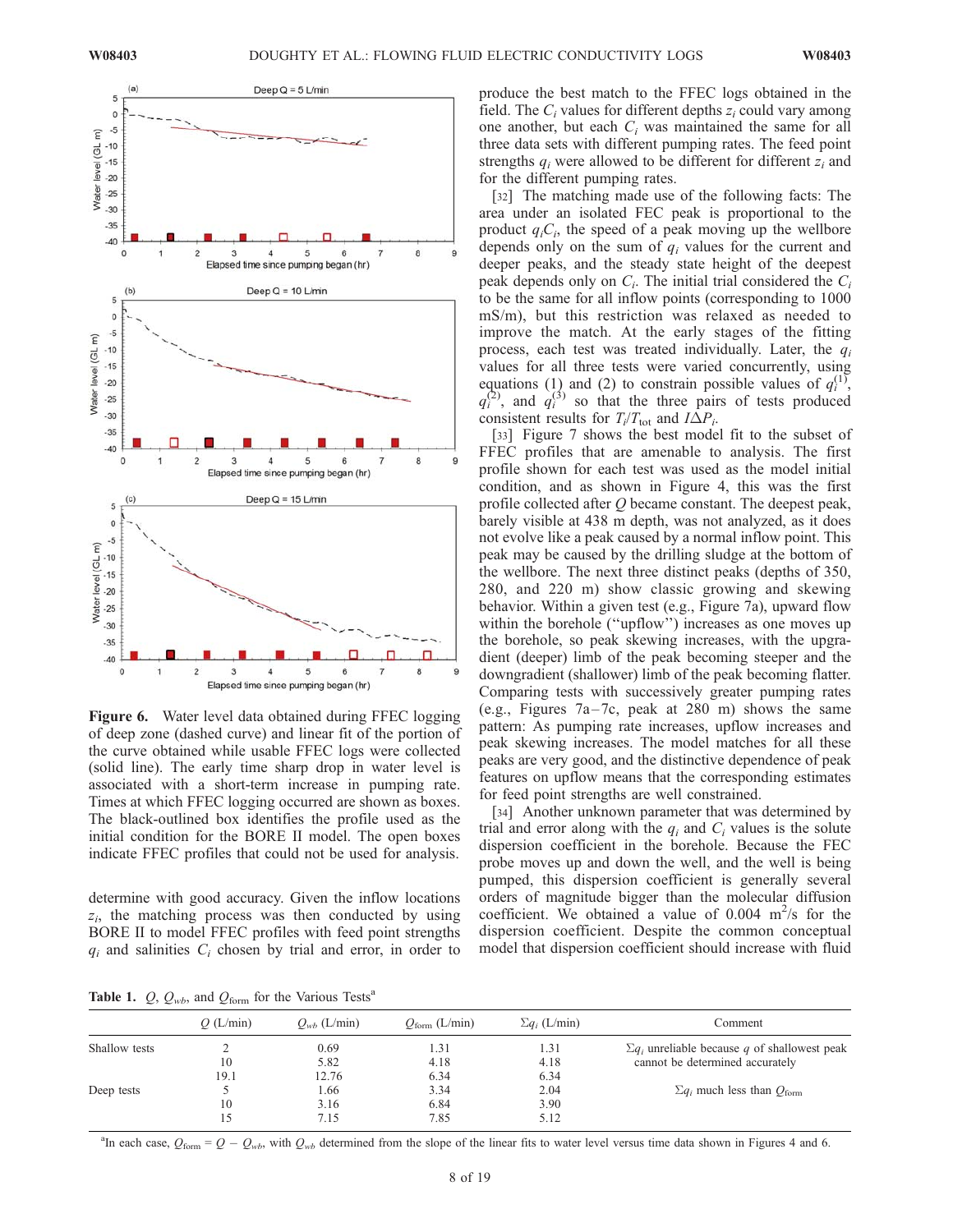

Figure 7. Processed FFEC data and model fit for shallow-zone tests. Note the different vertical scales for different depth ranges.

velocity, we found no need to use a velocity-dependent dispersion coefficient, either for different depth ranges within a single test or for tests with different pumping rates.

[35] The largest, shallowest peak at 164 m shows very little upflow (Figure 7), in fact, significantly less than the upflow shown by the smaller, deeper peaks. The upgradient limb of this peak is steep, consistent with the upflow inferred by matching the deeper peaks. However, the downgradient limb of this peak is not as flat as would be expected for continued upflow. This suggests that there is either an outflow just above the large, shallow peak, or an inflow of low-salinity water there. One possibility is that low-salinity shallow groundwater got into fractures at this level during

the recirculation operation and is moving back into the wellbore during logging. This situation is too complicated to model with any accuracy, so the large shallow peak was not included in the quantitative analysis, but we inferred from this behavior that its transmissivity is large and its inherent hydraulic head is low.

[36] An interesting observation from the FFEC logs that has not been seen in previous studies involving granitic rock [*Doughty et al.*, 2005] is that the FEC value grew uniformly in time where no discrete peaks were present (e.g., around 375 m depth in Figure 7). One possibility is that water was flowing slowly into the wellbore through unfractured portions of mudstone rock matrix. The hydraulic conductivity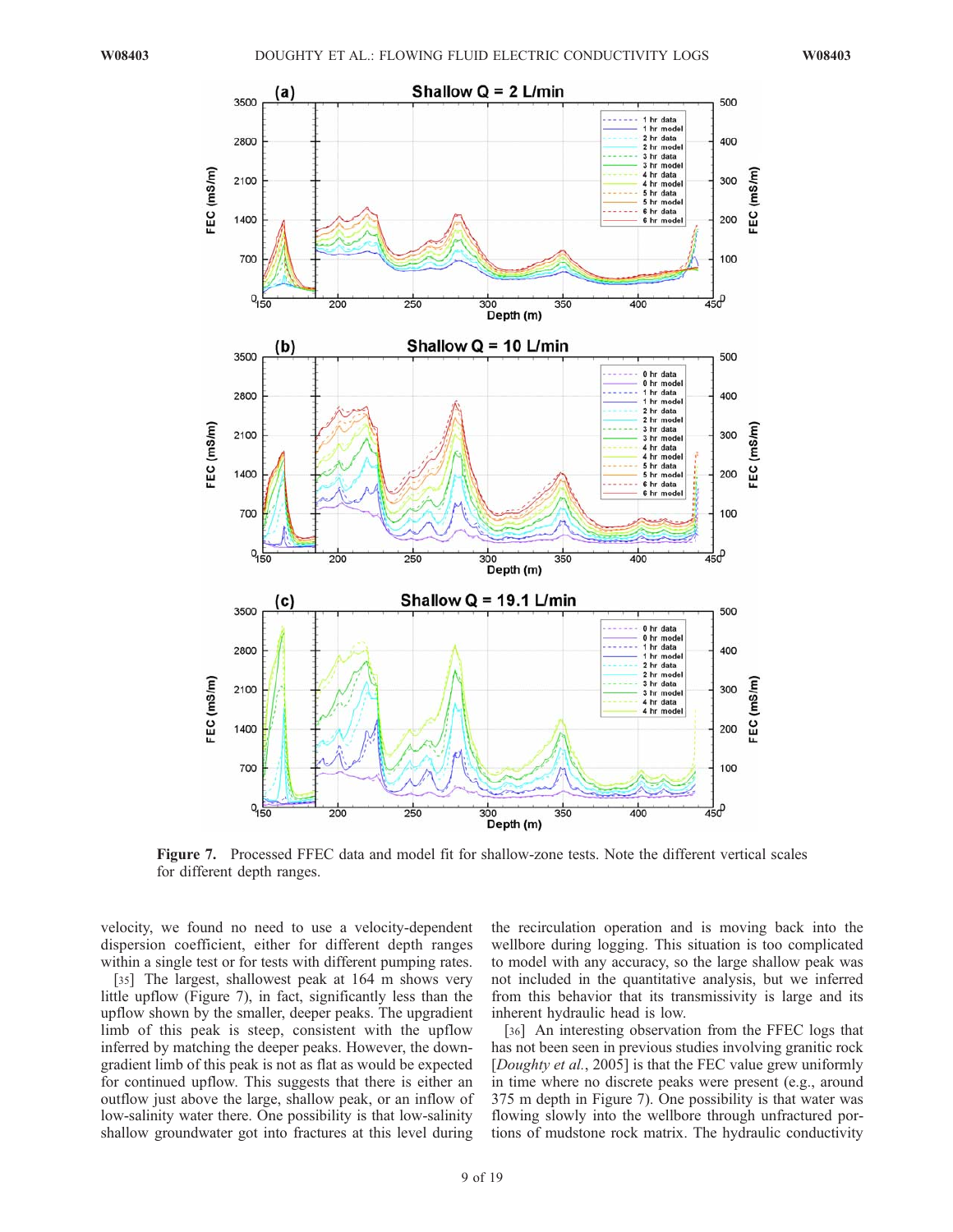

**Figure 8.** Direct-fit results for shallow-zone tests: (a) feed point strength  $q_i$  and (b) salinity (expressed as FEC in mS/m).

of intact mudstone at the Horonobe URL site has been estimated to be  $100-10,000$  times lower than the hydraulic conductivity of fractures and fracture zones [Shigeta et al., 2003]. To simulate this formation flow, we introduced numerous tiny feed points distributed uniformly along the wellbore, all with the same  $q_i$  and  $C_i$  values. The  $q_i$  values were then varied in concert to match the portion of FFEC profiles where no discrete peaks exist. Another possibility is that the wellbore walls were coated with drilling mud, which contains salt that diffused into the wellbore fluid, causing a small FEC increase all along the borehole interval without the inflow of any formation fluid. To simulate this effect, we maintained the same  $q_iC_i$  product for the tiny points but increased  $C_i$  and decreased  $q_i$  by several orders of magnitude so that  $q_i$  would be small enough to have a negligible effect on flow up the wellbore. Both these approaches resulted in a slightly improved match to the shallow FFEC profiles, but the derived parameters  $q_i$  and  $C_i$ for the FEC peaks were not significantly changed. In conclusion, for this particular data set, the discrete FEC peaks are large enough so that any matrix flow or diffusion effect can be neglected.

[37] The direct-fit results for the shallow-zone tests are shown in Figure 8. Note that the  $C_i$  values are presented with FEC units of mS/m and that the values of  $z_i$  and  $C_i$  are the same for the three tests; only the  $q_i$  values differ between the three tests. Comparison of the  $C<sub>i</sub>$  values with salinity and electric resistivity values found in other HDB Wells in the area [Yamamoto et al., 2002a, 2002b; Hama et al., 2007] shows that the values of  $C_i$  obtained by FFEC logging are consistent with those obtained by independent measurements.

[38] The mass integral method provides a way to look at the overall behavior of all the fractures intersecting the wellbore at one time, and can provide useful information for

helping the FFEC log fitting process. In the mass integral method, each  $C(z)$  profile is integrated over the depth interval of interest to obtain the area  $A(t)$  under the  $C(z)$ profile at time t. Then,  $A(t)$  is multiplied by the mean wellbore cross-sectional area to determine ion mass in place at time t, which is denoted the mass integral  $M(t)$  (for the present study, with C represented in FEC units mS/m rather than a salinity unit  $g/L$ ,  $M(t)$  is not a true mass, but the principle remains the same). If peaks reach the upper limit of the integration, a correction factor is introduced to account for mass being lost from the system, enabling subsections of the logged interval to be examined. Figure 9 shows a schematic diagram of three  $M(t)$  integrals for the depth interval between 500 and 750 m.

[39] A plot of  $M(t)$  versus t will be linear if mass is being added to the wellbore fluid at a constant rate, which will occur if  $q_i$  and  $C_i$  do not vary in time for any feed points, and additionally if all feed points are inflow points. Thus deviations of  $M(t)$  from linearity provide information on the validity of model assumptions. If  $M(t)$  is concave up, it



Figure 9. Schematic of the mass integral method for the depth interval  $500 - 750$  m.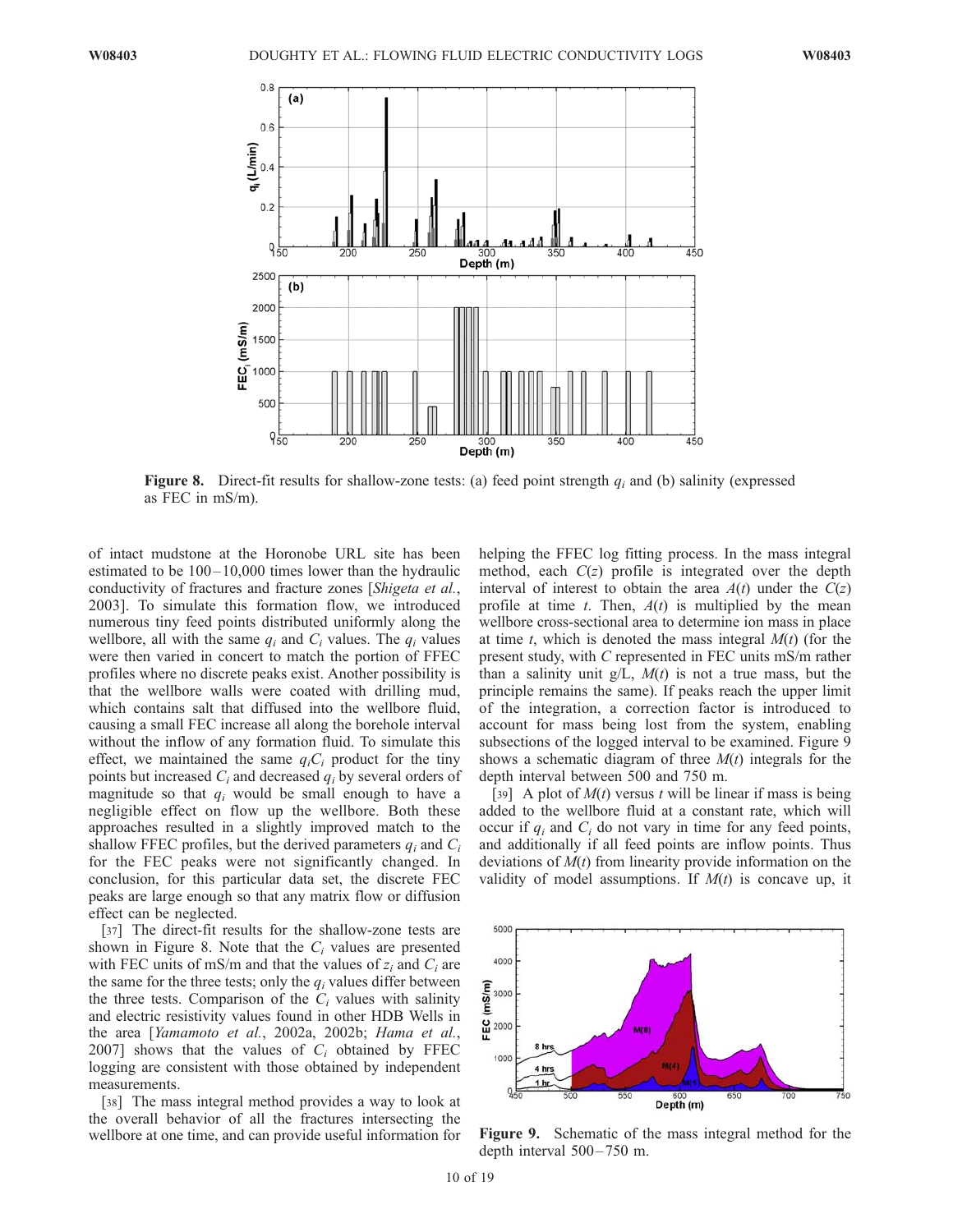

Figure 10. Mass integral results for shallow-zone tests. Each symbol represents integration of one FFEC profile. The first FFEC profile shown is used as the model initial condition for each test.

indicates that either  $q_i$  increases in time (a transient response to pumping) and/or that  $C_i$  increases in time (low-salinity shallow groundwater moved into fractures during recirculation so that during pumping inflow begins with low  $C_i$ values and increases to formation-water value). In contrast, if  $M(t)$  is concave down, it suggests that  $q_i$  decreases in time or that outflow points are present.

[40] Figure 10 show the  $M(t)$  versus t plots for the shallow-zone logs between depths of 180 and 440 m (i.e., the largest, shallowest peak at 164 m is excluded). For each test,  $M(0) > 0$ , indicating that there is a small amount of formation fluid in the wellbore at the start of logging, consistent with Figure 3. It is of interest to note that  $M(0)$ differs between the three tests, suggesting different wellbore pressure conditions prevailed during the three recirculation periods. For each test,  $M(t)$  is slightly concave up at early times, which we interpreted as representing the early time production of low-salinity shallow groundwater that had moved into the fractures during recirculation. The model was able to reproduce this behavior, despite assuming

constant  $C_i$  values, by using a starting time  $t_{0i} > 0$  at which each feed point begins to have a nonzero value of  $C_i$ . In order to obtain more accurate results from the fitting process, we focused on FFEC profiles collected during the period when  $M(t)$  is linear. Generally, the agreement between the model and field values of  $M(t)$  is very good, providing additional confidence in the fitting method.

[41] Results of the multirate analysis are shown in Figure 11 and Table 2. A total of 26 feed points were identified between depths of 180 and 420 m. Figure 11 shows that there is good consistency between  $T_i/T_{tot}$  and  $I\Delta P_i$  values obtained using results of three different pairs of tests. Coupled with the good matches to the FFEC profiles themselves (Figure 7), and the fact that the feed point salinities are all within the range shown for other HDB wells in the area [Yamamoto et al., 2002a, 2002b; Hama et al., 2007], this consistency provides a measure of confidence in the correctness of the FFEC-analysis results.

#### 5. Analysis of Deep FFEC Logs

[42] Because the water level declines for the deep-zone tests (Figure 6) are not linear, the mass integral analysis was done for the deep-zone tests prior to direct fitting, to provide guidance on which profiles may be most amenable to analysis. Results are shown in Figure 12. All  $M(t)$  profiles are concave up at early times, suggesting that consistent with the water level data,  $Q_{wb}$  was decreasing in time and  $Q_{\text{form}}$  was increasing. Additionally, there is the possibility that early time  $C_i(t)$  was affected by low-salinity shallow groundwater that moved into the fractures during recirculation. Thus the late-time profiles, obtained when  $M(t)$  is more linear, were emphasized in the fitting process. The FFEC profiles used for the model initial condition for each test are identified in Figure 12. Initial conditions were chosen so that the model period corresponds to the time period when  $M(t)$  and water level decline (Figure 8) are linear.

[43] Matching the FFEC profiles for the deep-zone logs followed the same procedure as for the shallow-zone logs (described in the first paragraph of section 4). The initial trial assumed that all feed points had the same salinity (corresponding to 3000 mS/m). During the matching process, variable  $C_i$  values were introduced as needed to improve the match. For the dispersion coefficient, a value of  $0.005$  m<sup>2</sup>/s was obtained, nearly the same as for the shallow zone.

[44] The FFEC profiles used for the analysis and the best model fit are shown in Figure 13. The match is excellent for the peaks below 620 m. The match for the large peaks at 603 m and 611 m is not quite as good, and this error propagates upward, making the matches for peaks above 600 m somewhat worse as well. Results for depths above 540 m are less certain because of the wellbore diameter change. Direct-fitting results of the individual tests are shown in Figure 14. Mass integral results for the best model (not shown) match the observed  $M(t)$  data shown in Figure 12 very well; the model symbol would overlap at least half of observed symbol for all points. Multirate results are shown in Figure 15 and Table 3. A total of 18 deep feed points are identified.

[45] It is interesting to note from Table 1 that the sum of the feed point strengths  $\Sigma q_i$  is significantly less than  $Q_{\text{form}}$ . This could be partly attributable to the diameter change, but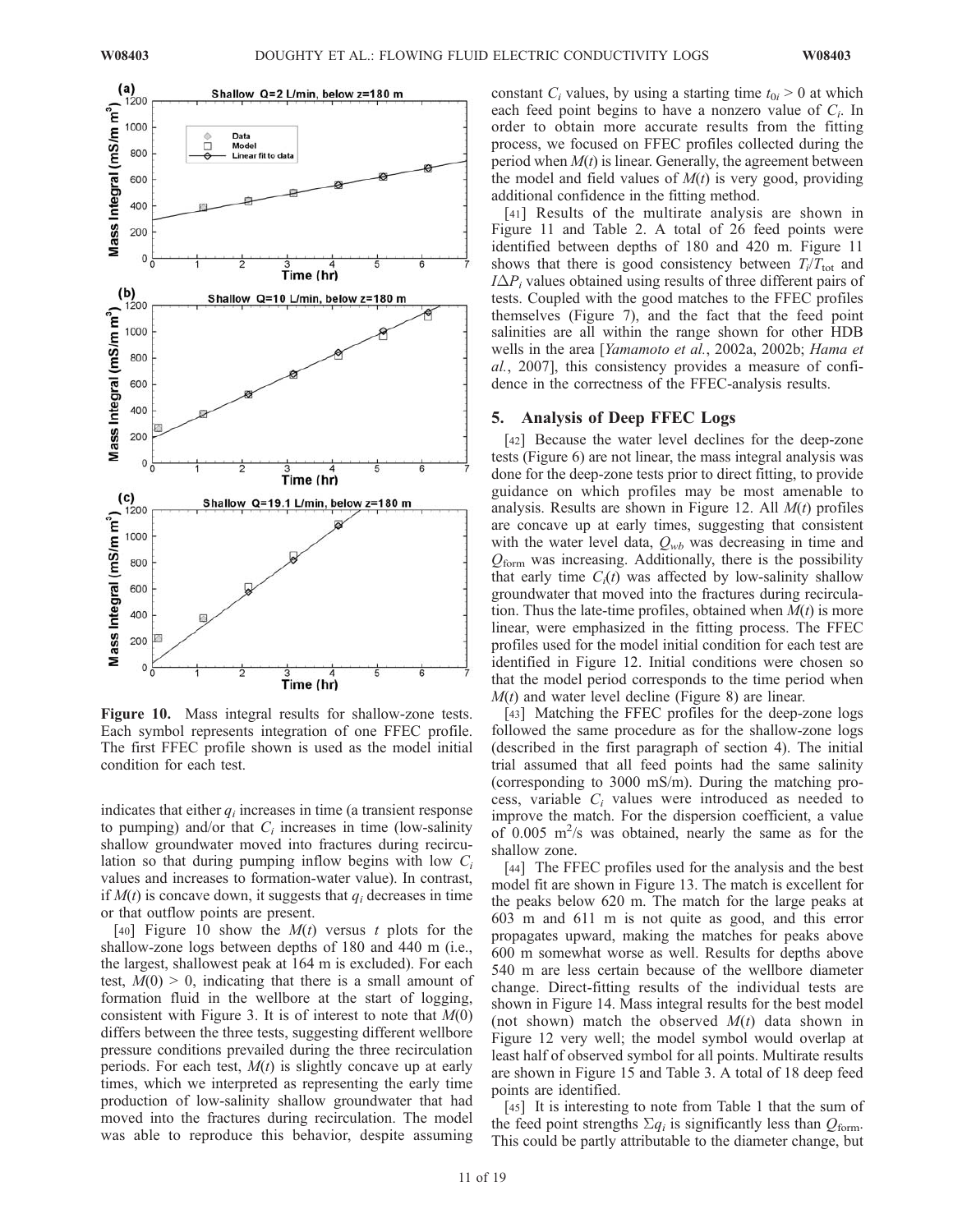

**Figure 11.** Multirate results for shallow-zone tests: (a)  $T_i/T_{tot}$  and (b)  $I\Delta P_i$ .

calculations indicated that the magnitude of the diameter change is not nearly big enough to account for the whole discrepancy. A bigger issue is the uncertainty in  $Q_{\text{form}}$  itself. In a sensitivity study, we found that if the  $q_i$  values were increased enough so that  $\Sigma q_i = Q_{\text{form}}$ , the resulting FFEC profiles showed far too much upflow. Therefore we hypothesize  $Q_{\text{form}}$  cannot be determined as  $Q - Q_{wb}$ , and that fluid is entering the wellbore above the logged interval, a phenomenon that has been noted at other sites [e.g., Karasaki et al., 2000].

#### 6. Comparison With Packer Test Results

[46] During the surface-based investigations (phase 1) of the Horonobe URL project, conducted between years 2000 and 2005, a total of 11 deep boreholes (HDB-1 through HDB-11) were drilled for an underground investigation of the geological environment in and around the main URL area at Horonobe. Well HDB-11, the deepest borehole (1020 m) in the URL area, was drilled during 2005 and 2006. A sequential approach to hydraulic testing was used at Well HDB-11, in which packer inflation, shut-in, pressure recovery, pulse test, slug test, long-term pumping test, and packer deflation were sequentially conducted in each of 10 packed-off intervals. The transient pressure responses to the multiple testing events in each interval were measured. In order to calculate hydraulic parameters such as transmissivity, hydraulic conductivity, storativity, and specific storage for each interval, standard analysis methods assuming radial flow geometry, such as those of *Cooper et al.* [1967], Agarwal [1980], Hvorslev [1951], and Jacob [1947], were applied to the pressure-transient data. Then the best fit parameters were selected as the representative values. Table 4 summarizes the depths, estimated transmissivities, and static hydraulic heads of the packed-off intervals, and the analysis methods used for the successful tests.

[47] Packer test results were made available to us after the

conclusion of our FFEC analyses. They provide transmissivity and inherent hydraulic head values for seven 10 –80 m intervals along the borehole where FFEC logging was done (Figure 16). In order to compare FFEC analysis results for the normalized transmissivity of fracture *i*,  $T_i/T_{\text{tot}}$ , to packer test results for transmissivity of interval  $L, T_{L-pt}$ , individual values of  $T_i/T_{\text{tot}}$  were summed over the depth intervals of the packer tests to obtain  $T_{L-free}$ . Recall that transmissivity  $T(m^2/s)$  is an extrinsic property (it is proportional to the product of intrinsic permeability and a

Table 2. Multirate Analysis Results for Shallow-Zone Tests

| Peak Number    | Depth $(m)$ | $C_i$ (mS/m) | $T_i/T_{\rm tot}$ | $I\Delta P_i$ (L/min) |
|----------------|-------------|--------------|-------------------|-----------------------|
| 1              | 417         | 1000         | 0.013             | $-0.34$               |
| $\overline{c}$ | 402         | 1000         | 0.019             | $-0.38$               |
| 3              | 385         | 1000         | 0.005             | $-0.77$               |
| $\overline{4}$ | 370         | 1000         | 0.007             | $-0.82$               |
| 5              | 360         | 1000         | 0.014             | $-0.22$               |
| 6              | 351         | 750          | 0.050             | 0.27                  |
| $\overline{7}$ | 348         | 750          | 0.048             | 0.13                  |
| 8              | 338         | 1000         | 0.013             | 0.29                  |
| 9              | 332         | 1000         | 0.011             | 0.39                  |
| 10             | 325         | 1000         | 0.009             | $-0.40$               |
| 11             | 316         | 1000         | 0.009             | $-0.19$               |
| 12             | 312         | 1000         | 0.013             | $-0.55$               |
| 13             | 299         | 1000         | 0.008             | 0.81                  |
| 14             | 292         | 2000         | 0.007             | 1.63                  |
| 15             | 287         | 2000         | 0.006             | 0.83                  |
| 16             | 282         | 2000         | 0.048             | 0.06                  |
| 17             | 278         | 2000         | 0.036             | 0.36                  |
| 18             | 262         | 450          | 0.086             | 0.34                  |
| 19             | 259         | 450          | 0.063             | 0.31                  |
| 20             | 248         | 1000         | 0.041             | $-0.24$               |
| 21             | 226         | 1000         | 0.221             | $-0.38$               |
| 22             | 220         | 1000         | 0.044             | 0.22                  |
| 23             | 219         | 1000         | 0.067             | $-0.08$               |
| 24             | 211         | 1000         | 0.029             | 0.28                  |
| 25             | 201         | 1000         | 0.061             | 0.67                  |
| 26             | 190         | 1000         | 0.044             | $-0.28$               |
|                |             |              |                   |                       |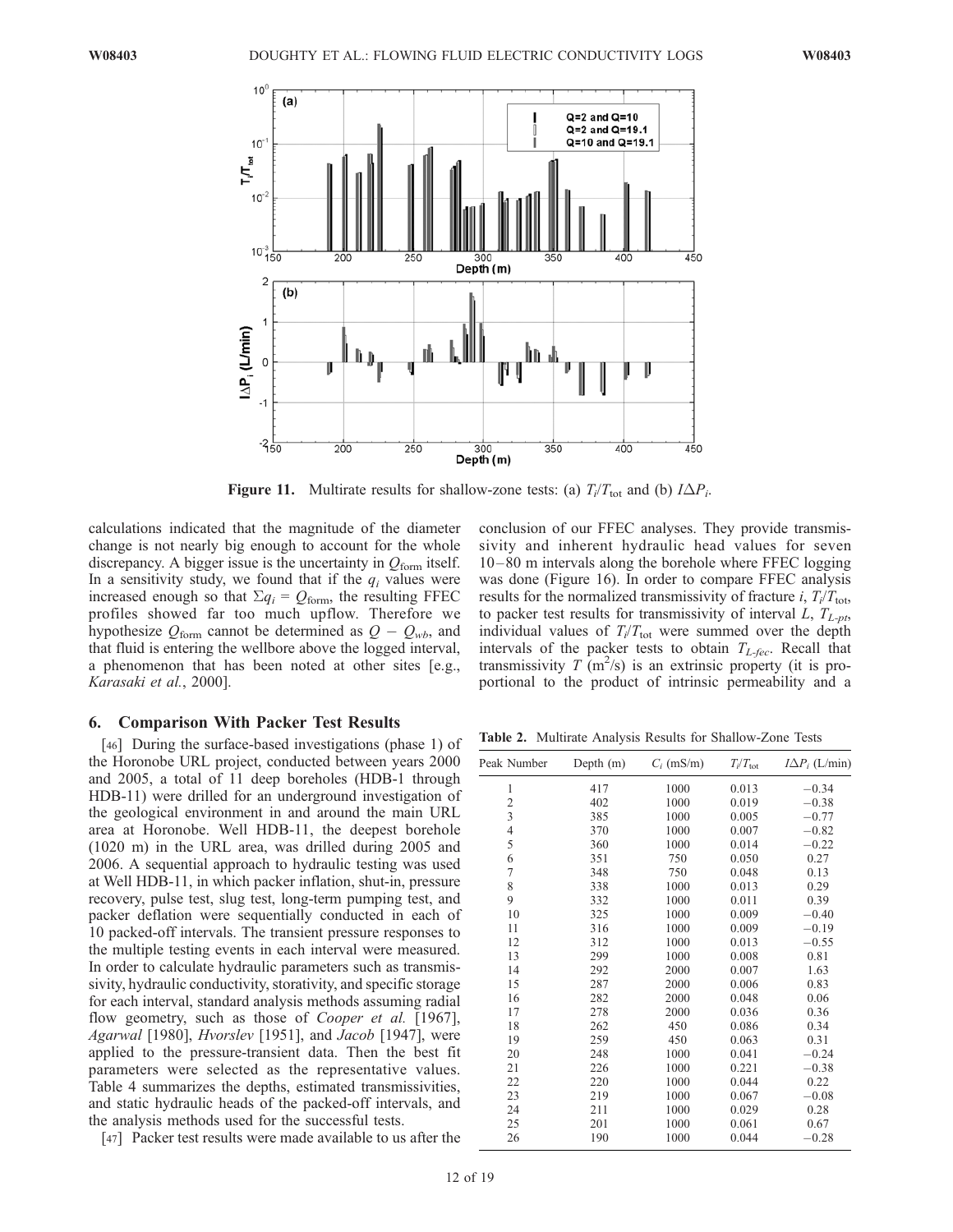

Figure 12. Mass integral results for deep-zone tests. Each symbol represents integration of one FFEC profile. The FFEC profile used as the model initial condition is circled.

thickness), so simply summing over  $T_i$  produces  $T_i$ , and there is no need to weigh different  $T_i$  values by fracture aperture or be concerned with fracture spacing. For the Lth interval,

$$
T_{L-\text{fcc}} = \sum_{i \subset L} T_i = T_{\text{tot}} \sum_{i \subset L} \left( \frac{T_i}{T_{\text{tot}}} \right). \tag{4}
$$

[48] The introduction of  $T_{\text{tot}}$  on the far right-hand side is required because FFEC analysis just provides the ratio of transmissivities  $(T_i/T_{\text{tot}})$ , not the absolute transmissivity value  $T_i$ . Recall that  $T_{tot}$  is the total transmissivity of the borehole interval that is open during logging. In the present case, there are no reliable measurements to provide  $T_{\text{tot}}$ , so it was inferred to be the value which sets

$$
\sum_{L} T_{L-fcc} = \sum_{L} T_{L-pt}
$$

within each zone. The resulting values of  $T_{\text{tot}}$  for the shallow and deep zones are presented in Table 5.

[49] The average inherent hydraulic head of interval  $L$  is denoted  $P_L$ . The value measured by the packer tests is denoted  $P_{L-pt}$ . The value determined by FFEC logging is denoted  $P_{L-free}$ , and is obtained by averaging over inherent head values of individual fractures  $P_i$ 

$$
P_{L-fcc} = \frac{\sum_{i \subset L} P_i T_i}{T_{L-fcc}}.
$$
\n(5)

However, because the multirate FFEC logging method does not determine the  $P_i$  values directly, but rather the  $I\Delta P_i$ group given by equation (2), equation (5) does not provide a simple means for determining  $P_{L-fcc}$ . The actual procedure used was to first rearrange equation (2) to provide an expression for  $P_i$  in terms of the outputs of a multirate FFEC analysis,  $P_{\text{avg}}$ , and *I*:

$$
P_i = P_{\text{avg}} + \frac{Q_1}{T} \left( \frac{q_i^{(1)}/Q_1}{T_i/T_{\text{tot}}} - 1 \right). \tag{6}
$$

Then, assuming that inflow strength and transmissivity are additive (i.e., that the fractures respond independently), a comparable expression was written for  $P_{L-fcc}$ :

$$
P_{L-fcc} = P_{avg} + \frac{Q_1}{I} \left( \frac{\sum_{i \subset L} q_i^{(1)}/Q_1}{T_{L-fcc}/T_{tot}} - 1 \right).
$$
 (7)

Recall that  $I$  is defined in equation (3) as the ratio of pumping rate O to steady state drawdown  $\Delta P$  for an openborehole well test. For the present analysis, no independent well test was done, so the value of I had to be determined from water level data collected during FFEC logging (Figure 4 and Figure 6), for which neither Q nor  $\Delta P$  can be determined unequivocally. For each zone, reasonably consistent values of I were obtained for the three tests, by extrapolating the late-time water level data to estimate  $\Delta P$ and, for the deep zone, using the sum of the model values of  $q_i$  in place of Q. There is a significant degree of subjectivity in determining I, so there is a correspondingly large uncertainty in the resulting values of  $P_{L-free}$ .

[50] Equation (7) indicates that the value of *I* controls the spread among  $P_{L-fcc}$  values for different L intervals and that  $P_{\text{avg}}$  simply provides a constant shift to the different  $P_{L\text{-}fcc}$ values.  $P_{avg}$  was inferred to be the value which sets

$$
\sum_{L} P_{L-fcc} = \sum_{L} P_{L-pt}
$$

within each zone. The resulting values of  $P_{\text{avg}}$  for the shallow and deep zones are shown in Table 5.

[51] Figure 16 compares the transmissivities  $T_L$  and hydraulic heads  $P<sub>L</sub>$  obtained from the packer tests with the results of the multirate analysis. Note that the deep logged interval extends to 775 m in depth, but no peaks develop below 700 m. This is consistent with the very low  $T_{L-pt}$  value obtained for the 700-730 m depth interval, which is inferred to represent the unfractured rock matrix. For the shallow zone, the two  $T_{L-pt}$  values are nearly the same, whereas the  $T_{L-fcc}$  values differ by about a factor of 2,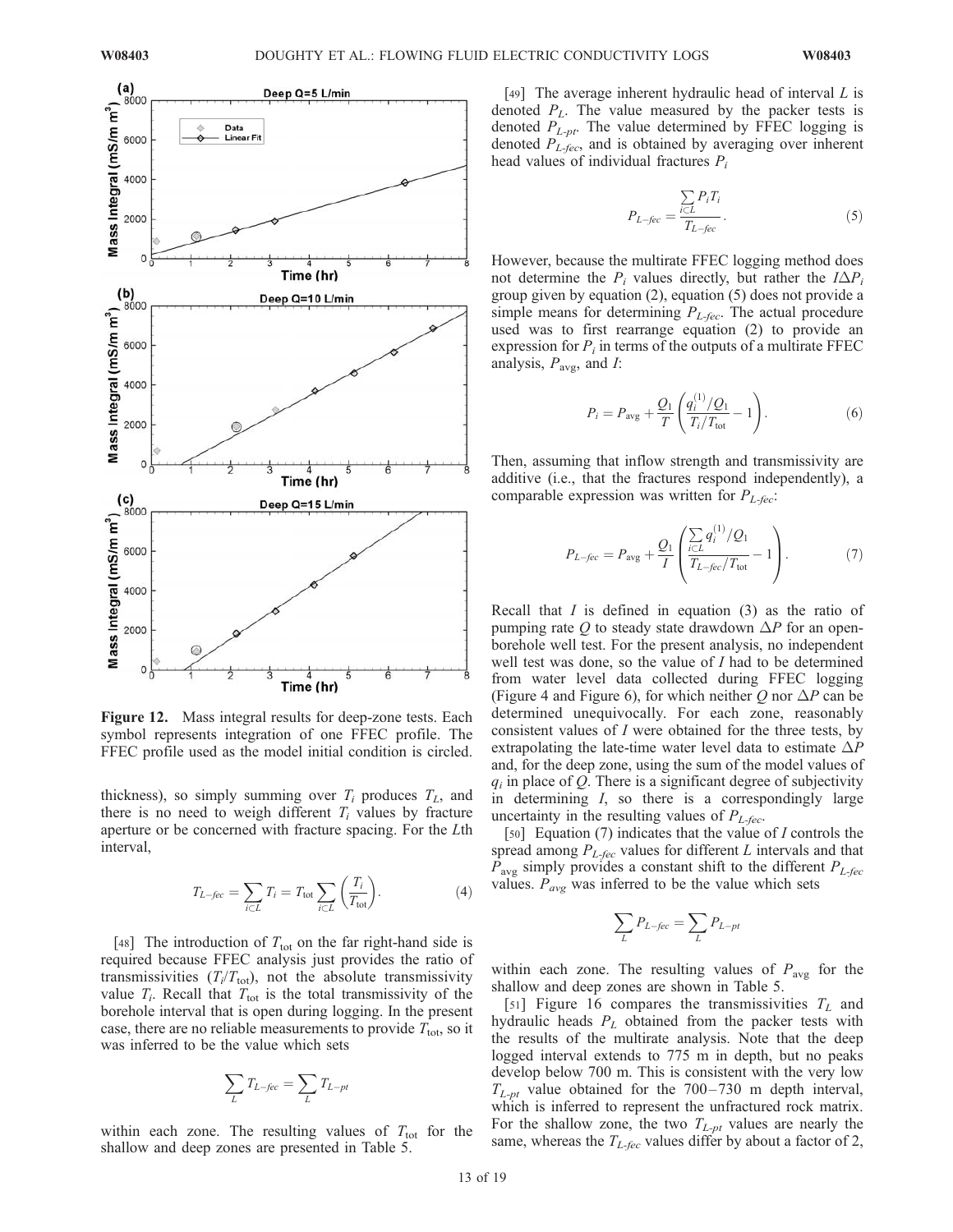

Figure 13. Processed FFEC data and model fit for deep-zone tests.

a reasonable agreement for fracture transmissivities, which can vary by orders of magnitude. For the deep zone, there are two  $T_{L-pt}$  values shown for the depth interval 600– 640 m. The larger one (from a slug test) is considered less reliable than the smaller one (from a long-term pumping test). The  $T_{L-free}$  and  $T_{L-pt}$  values agree very well for the three intervals between 600 and 700 m depth. For the interval just above 600 m depth,  $T_{L-pt}$  is again about a factor of 2 larger than  $T_{L-free}$ . In this case,  $T_{L-free}$  may be the more accurate value, as it reflects flow through the permeable features at 565–585 m depth only. In contrast,  $T_{L-nt}$  may reflect flow through the features at 565– 585 m depth as well as flow from the higher-transmissivity interval at  $600-640$  m depth [Doughty et al., 2005].

[52] Values of  $P_{i-fec}$  are considered less reliable than  $T_{L-fec}$ for two reasons. First, among the fundamental results of the matching process,  $I\Delta P_i$  is less reliable than  $T_i/T_{tot}$  because,

by nature of its more complicated functional form (compare equations (1) and (2)),  $I\Delta P_i$  is more sensitive to small errors in  $q_i$  values than is  $T_i/T_{\text{tot}}$ . Second, the value of I used to convert  $I\Delta P_i$  to  $P_i$  is highly uncertain, making  $P_{L-fcc}$  highly uncertain as well. With these caveats, the comparison of  $P_{l-pt}$ and  $P_{L-free}$  shown in Figure 16 is considered reasonable. For the shallow zone,  $P_{l-pt}$  values show more variability, whereas for the deep zone,  $P_{L-fec}$  values show more variability, but the range of all the variations is relatively small, consistent with our findings from recirculation and logging initial conditions that internal wellbore flow is a minor effect.

# 7. Discussion

[53] In the present paper, we addressed a number of nonideal conditions that may be encountered in FFEC logging. In a system with a rapid hydrologic response, the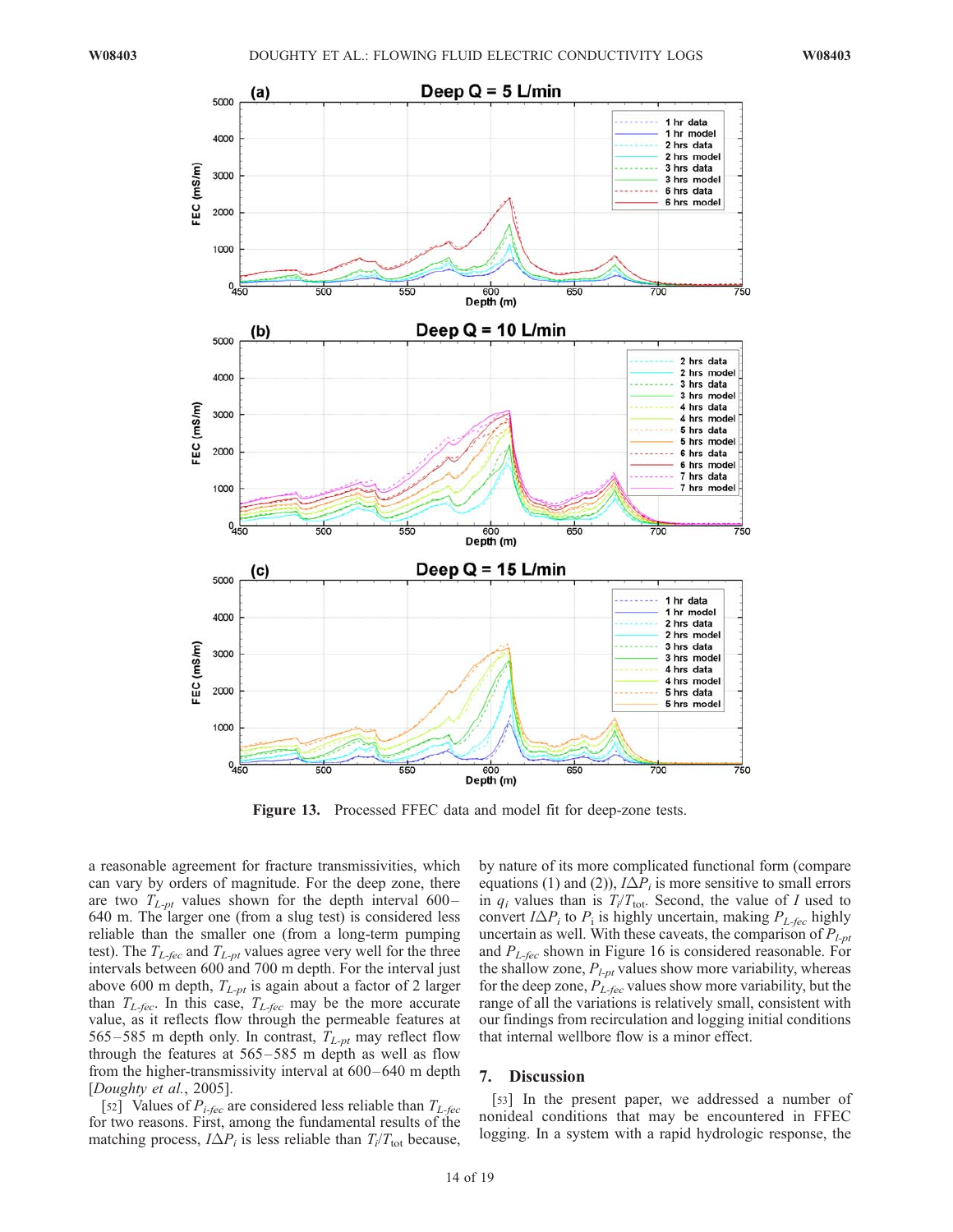

Figure 14. Direct-fit results for deep-zone tests: (a) feed point strength  $q_i$  and (b) salinity (expressed as FEC in mS/m).

water level in the borehole  $P_{wb}$  would drop quickly in response to the onset of pumping, and remain at a steady value thereafter. Thus after a short transient period,  $Q_{wb}$ would be zero and  $Q_{form}$  would equal the pumping rate  $Q$ , a constant, and the steady-flow assumption of BORE II would be met. We would then be well justified to use the difference between the unpumped water level  $P_{\text{avg}}$  and the pumped water level  $P_{wb}$  as part of the multirate analysis. The nonsteady water level observed during logging in the present set of measurements (Figure 4 and Figure 6)

indicates that the hydrologic response of the system to the initiation of pumping was quite slow, and in fact water level changed throughout the logging period. This complicated several facets of the FFEC analysis. At a fundamental level, the assumption of steady state flow from the formation to the wellbore,  $Q_{\text{form}}$ , which BORE II relies on, may not be valid. Thus there was a need to determine which portions of the logging period were most amenable to analysis. For this, we used water level data and mass integral analysis to ascertain when  $Q_{\text{form}}$  was most constant: For a constant



Figure 15. Multirate results for deep-zone tests: (a)  $T_i/T_{\text{tot}}$  and (b)  $I\Delta P_i$ .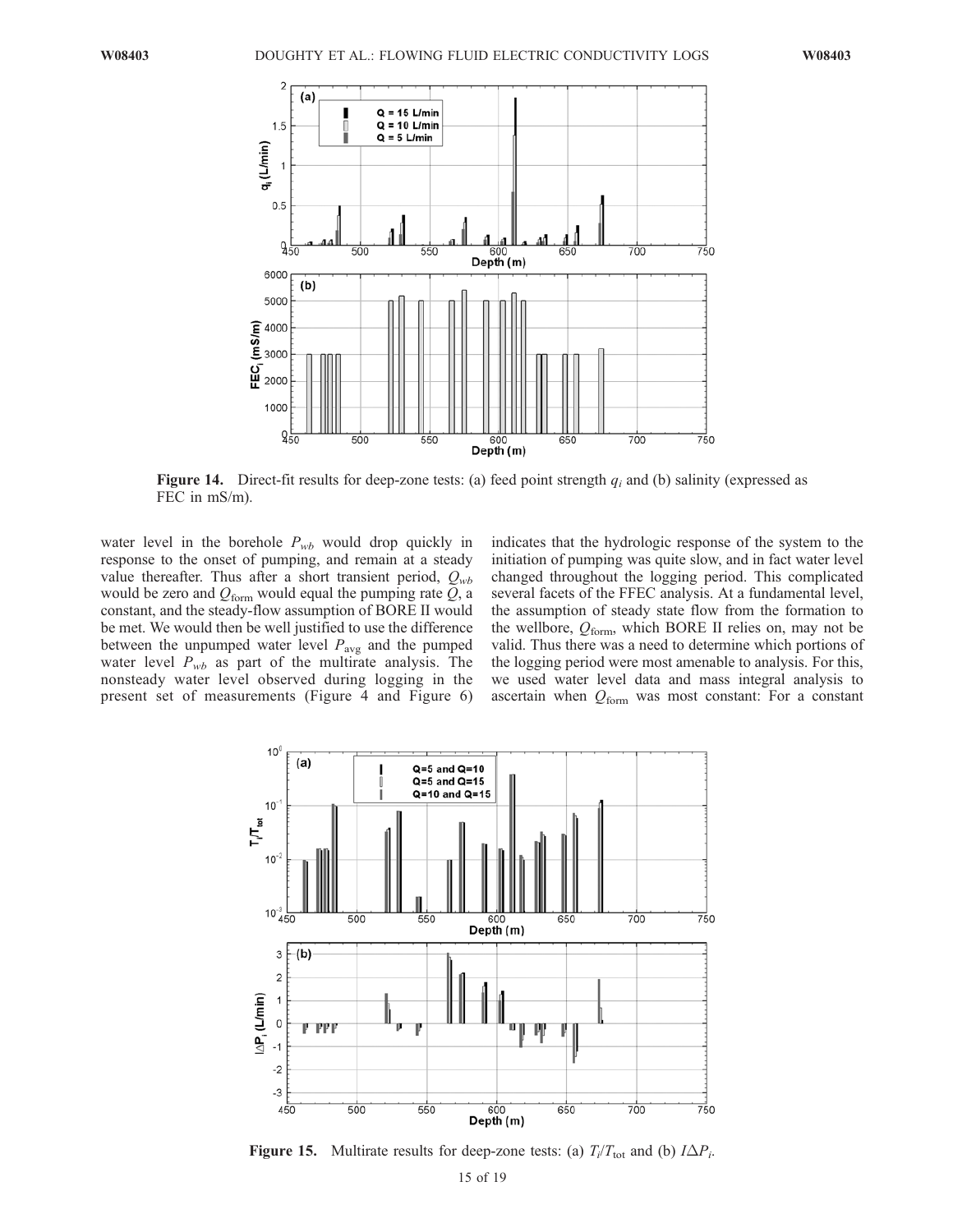Table 3. Multirate Analysis Results for Deep-Zone Tests

| Peak Number    | Depth $(m)$ | $C_i$ (mS/m) | $T_i/T_{\rm tot}$ | $I\Delta P_i$ (L/min) |
|----------------|-------------|--------------|-------------------|-----------------------|
| 1              | 674         | 3200         | 0.113             | 0.69                  |
| 2              | 656         | 3000         | 0.065             | $-1.43$               |
| 3              | 648         | 3000         | 0.029             | $-0.40$               |
| $\overline{4}$ | 633         | 3000         | 0.029             | $-0.50$               |
| 5              | 629         | 3000         | 0.021             | $-0.36$               |
| 6              | 618         | 5000         | 0.011             | $-0.72$               |
| 7              | 611         | 5300         | 0.382             | $-0.29$               |
| 8              | 603         | 5000         | 0.016             | 1.25                  |
| 9              | 591         | 5000         | 0.019             | 1.61                  |
| 10             | 575         | 5400         | 0.049             | 2.18                  |
| 11             | 566         | 5000         | 0.010             | 2.88                  |
| 12             | 544         | 5000         | 0.002             | $-0.32$               |
| 13             | 530         | 5200         | 0.078             | $-0.26$               |
| 14             | 522         | 5000         | 0.036             | 0.88                  |
| 15             | 484         | 3000         | 0.100             | $-0.21$               |
| 16             | 478         | 3000         | 0.016             | $-0.23$               |
| 17             | 473         | 3000         | 0.016             | $-0.23$               |
| 18             | 463         | 3000         | 0.009             | $-0.28$               |

pumping rate Q, a linearly declining water level implies a constant  $Q_{wb}$  and hence a constant  $Q_{form}$ ; a linear  $M(t)$ implies a constant  $Q_{\text{form}}$  and also constant  $C_i$  values. When  $Q_{\text{form}}$  was uncertain, the constraint on the  $q_i$  requiring  $\Sigma q_i =$  $Q_{\text{form}}$  had to be relaxed.

[54] Generally, with a slowly responding system, it is difficult to determine  $P_{wb}$ , and even difficult to ascertain whether the hydraulic head measured before pumping begins is truly representative of  $P_{\text{avg}}$ . An open-hole well test to determine  $T_{\text{tot}}$ , natural-state hydraulic head  $P_{\text{avg}}$ , and drawdown  $P_{\text{avg}} - P_{wb}$  would remove some uncertainty. Such results would also be useful for comparing with FFEC results and to packer test results. Paillet [2004] has investigated difficulties associated with flow logging in slowly responding systems, and made several suggestions for ameliorating them. However, for the schedule required for FFEC logging, in which recirculation should take place with no hydraulic head change, followed immediately by logging, which must begin as soon as pumping is initiated to resolve early growth of FEC peaks, it is not clear if these suggestions can be applied.



Figure 16. Comparison of packer test results and values inferred from multirate FFEC logging for (a) transmissivity and (b) hydraulic head for selected intervals in Well HDB-11.

[55] For Well HDB-11, the shallow-zone tests showed more linear water level declines than did the deep-zone tests, enabling  $Q_{\text{form}}$  to be ascertained with greater certainty. For the shallow-zone tests, a good match was obtained for all the small peaks. Only the uppermost, largest peak was not analyzable. It is fortunate that the peak that could not be analyzed is the shallowest peak, because as such it has no effect on any deeper peaks. Generally, any peaks occurring above a nonanalyzable peak would also be nonanalyzable.

[56] For the deep-zone tests, a reasonably good match was obtained for all the peaks, but the nonlinearity of the water level decline indicated that  $Q_{\text{form}}$  was not constant,

Table 4. Summary of Packer Test Results

| Packed-Off Intervals             |                                |                           |                             |                      | Test Results (Representative Values) |                                                |                    |
|----------------------------------|--------------------------------|---------------------------|-----------------------------|----------------------|--------------------------------------|------------------------------------------------|--------------------|
| Upper End<br>$(m \text{ bgs})^a$ | Lower End<br>$(m \text{ bgs})$ | Interval<br>Thickness (m) | Stratigraphy<br>(Formation) | FFEC Logging<br>Zone | Transmissivity<br>$(m^2/s)$          | Static Hydraulic<br>head $(m \, \text{ags})^b$ | Analysis<br>Method |
| 55.5                             | 75.5                           | 20                        | Koetoi                      |                      | 2.77E-08                             | $-0.96$                                        | Agarwal            |
| 115                              | 153                            | 38                        | Koetoi                      |                      | 2.60E-07                             | $-0.07$                                        | Cooper             |
| 171                              | 237                            | 66                        | Koetoi                      | shallow              | 1.37E-07                             | $-0.70$                                        | Agarwal            |
| 311                              | 380                            | 69                        | Koetoi                      | shallow              | 1.40E-07                             | 3.56                                           | Cooper             |
| 564                              | 584                            | 20                        | Wakkanai                    | deep                 | 3.07E-07                             | 5.50                                           | Cooper             |
| 606 <sup>c</sup>                 | 644                            | 38                        | Wakkanai                    | deep                 | 3.28E-06                             | 5.57                                           | Cooper             |
| 606 <sup>c</sup>                 | 644                            | 38                        | Wakkanai                    | deep                 | 8.63E-07                             | 5.32                                           | Jacob              |
| 646                              | 666                            | 20                        | Wakkanai                    | deep                 | 1.76E-07                             | 5.74                                           | Cooper             |
| 670                              | 690                            | 20                        | Wakkanai                    | deep                 | 2.51E-07                             | 5.08                                           | Cooper             |
| 704                              | 724                            | 20                        | Wakkanai                    | deep                 | 1.25E-10                             | 13.41                                          | Agarwal            |
| 923                              | 1000                           | 77                        | Wakkanai                    |                      | 2.01E-08                             | 41.98                                          | Hvorslev           |

<sup>a</sup>Meters below ground surface.

<sup>b</sup>Meters above ground surface.

c The upper packer test labeled 606 – 644 shows the results of a slug test, while the lower test labeled 606 – 644 shows results of a long-term pumping test. Therefore the lower results are more reliable.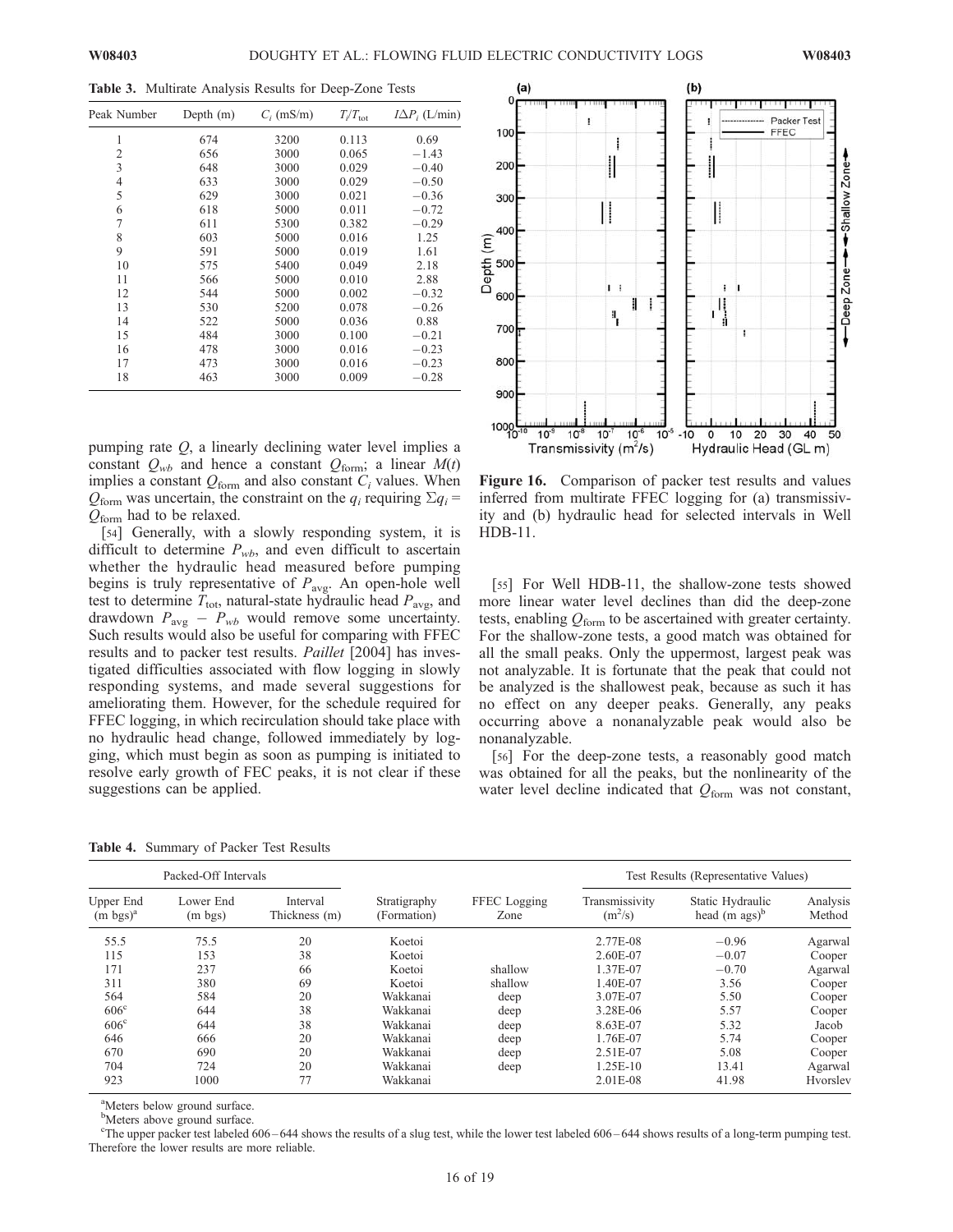Table 5. Parameters Used for Comparison Between Results of Multirate Flowing FFEC Logging Analysis and Packer Tests

|                                                                              | Zone                 |                      |  |  |
|------------------------------------------------------------------------------|----------------------|----------------------|--|--|
| Parameter                                                                    | Shallow              | Deep                 |  |  |
|                                                                              | $150 - 450$          | $450 - 775$          |  |  |
| Depth (m)<br>$T_{\text{tot}}$ (m <sup>2</sup> /s)<br>$I$ (m <sup>2</sup> /s) | $4.3 \times 10^{-7}$ | $2.2 \times 10^{-6}$ |  |  |
|                                                                              | $2.5 \times 10^{-6}$ | $5.5 \times 10^{-6}$ |  |  |
| $P_{\text{avg}}$ (m ags) <sup>a</sup>                                        | 15                   | 5.9                  |  |  |

<sup>a</sup>Meters above ground surface.

again precluding the constraint  $\Sigma q_i = Q_{\text{form}}$  from being used. In fact, it was impossible to match the profiles unless  $\Sigma q_i \ll Q_{\text{form}}$ , suggesting that inflow to the well occurred above the depth interval that was logged.

[57] During the deep-zone matching procedure, it became apparent that the FFEC profiles could be equally well matched with alternative sets of salinity values.  $C_i$  values of 5000, 10,000, 15,000, or 25,000 mS/m could be assigned to feed points at depths around 600 m, and with suitable  $q_i$  choices all could produce reasonable matches to the observed FFEC profiles. This nonuniqueness points out the usefulness of independent information when applying the FFEC method. Figure 17 compares FEC obtained from groundwater squeezed from core samples obtained during the drilling of Well HDB-11 with the  $C<sub>i</sub>$  values inferred from FFEC logging. There is not expected to be a one-to-one correspondence between the two independently obtained data sets, as core samples mainly contain groundwater held in the rock matrix, as opposed to FFEC analysis results, which reflect groundwater moving through fractures. Because matrix permeability is much smaller than fracture permeability, the spatial range that the electric conductivity values represent is quite different. However, because there is expected to be at least some communication between fracture and matrix fluids, core sample FEC values should be useful to constrain the order of magnitude of FFEC analysis values. Additionally, differences between core sample values and FFEC analysis values may indicate areas where fluid flow through fractures is significant.

[58] Figure 17 shows that core samples have a maximum FEC of 3500 mS/m. This certainly favors the FFEC analysis using  $C_i = 5000$  mS/m for feed points at 600 m depth as opposed to the analyses using higher  $C_i$  values. FFEC matching was attempted using  $C_i \approx 3500$  mS/m, consistent with the HDB-11 core sample values, but the model produced far too low a peak at a depth of 600 m, regardless of the  $q_i$  values chosen. Moreover, groundwater squeezed from core samples from Well HDB-1, located about 500 m NW of Well HDB-11, produced FEC values as high as 6000 mS/m for depths around 600 m [Hama et al., 2007], corroborating the plausibility of the FFECanalysis results.

[59] For the shallow zone, Figure 17 shows an increase in FEC at a depth of about 280 m in both data sets, but the FEC values used in the FFEC analysis are consistently smaller than the core sample values. FFEC matching was attempted using larger  $C_i$  values consistent with core sample results, but the correspondingly smaller  $q_i$  values produced far too small an upflow in the wellbore. Again, core samples

from Well HDB-1 provide support for the use of smaller  $C_i$ values, showing FEC values around 1000 mS/m for depths of 300-400 m [Hama et al., 2007].

#### 8. Concluding Remarks

[60] In spite of the various complications associated with the test data described in the analysis sections above, the 6 days of FFEC logging have yielded internally consistent information on location, salinity, and transmissivity and inherent hydraulic heads of 44 conducting fractures. Data collection included 3 days of FFEC logging for the shallow zone (Koetoi formation, 150 to 450 m depth; Table 2) and 3 days of FFEC logging for the deep zone (Wakkanai formation, 450 to 775 m depth; Table 3). Among the results, location is determined unequivocally and transmissivity is considered to be well determined. Salinity and hydraulic head values are somewhat less certain, but the small variability among hydraulic head values makes the latter uncertainty of minimal importance.

[61] A careful study was made to compare the detailed results on these 44 conducting fractures with transmissivity and hydraulic head data obtained from packer tests for seven intervals with length ranging from 10 to 80 m. Overall, it has been shown that the FFEC logging results are consistent with these independent data. The success of the FFEC analysis method under these nonideal conditions provides evidence of the robustness of the method. Further, FFEC results provide more detailed information than packer tests, as they yield hydraulic properties of individual fractures rather than averaged properties of the intervals between packers.



Figure 17. Comparison of FEC values inferred from FFEC logging and electric conductivity from groundwater squeezed from core samples from Well HDB-11.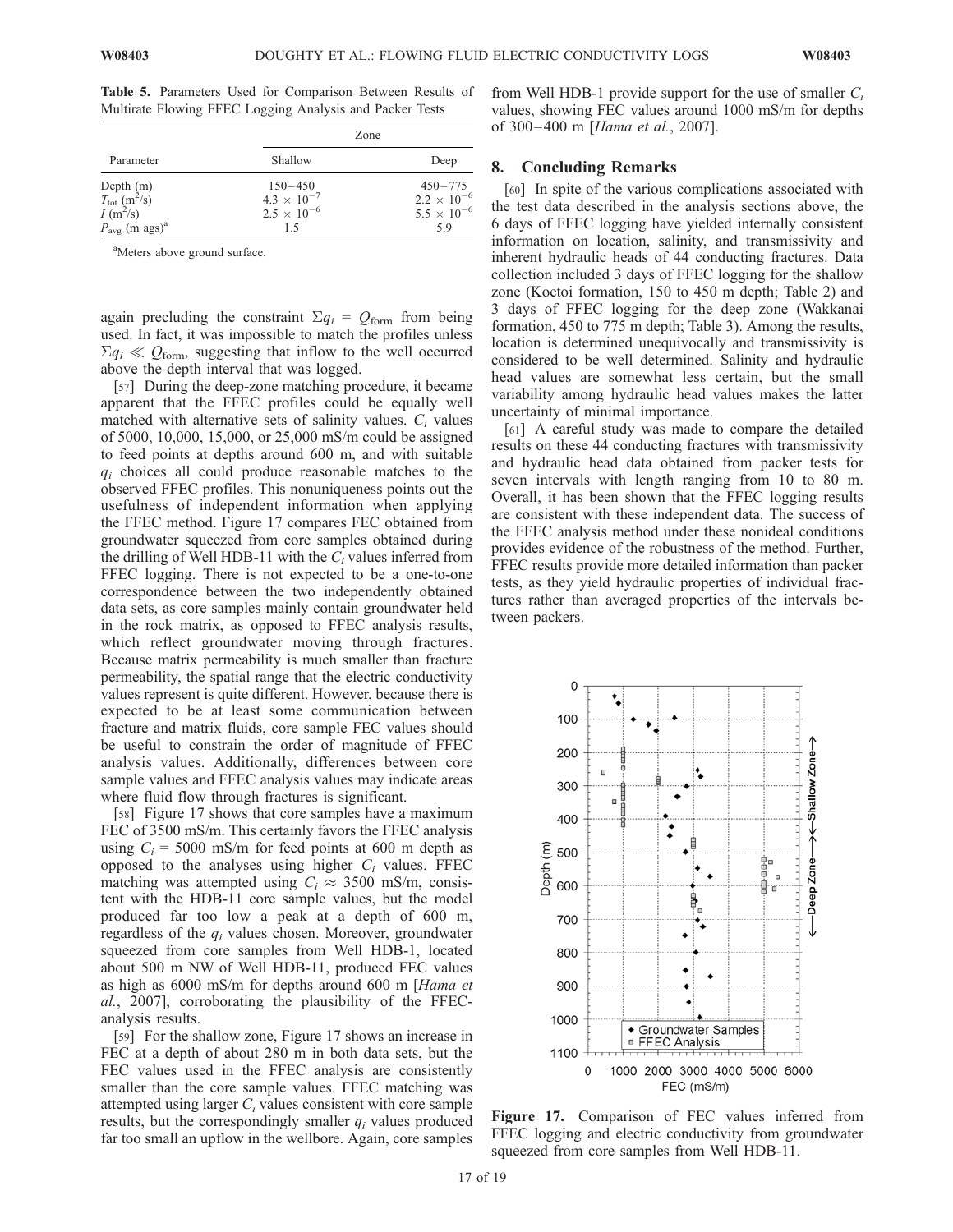[62] A number of further analyses are possible, in order to improve confidence in the results. We could specify timedependent feed point strengths  $q_i(t)$ , to account for a timedependent  $Q<sub>form</sub>$ , and time-dependent feed point salinities  $C_i(t)$ , to account for the presence of low-salinity shallow groundwater water in the fractures at the onset of pumping. We could also model the recirculation period and the rest period between the end of the recirculation period and the onset of pumping as was done for the Tono FFEC logging analysis [Doughty et al., 2005], in order to develop insight into internal flow and produce more accurate initial conditions for the logging period. For the deep-zone tests, we could try to account for the variable wellbore diameter. It may be possible to do this with fictitious outflow points as was done by *Doughty et al.* [2005] for a simple one-time change in borehole diameter. Another alternative would be to modify the BORE II code itself to enable variable borehole diameters to be considered.

[63] Concerning potential improvements of field test procedures for future FFEC logging applications, we make the following recommendations. If possible, do recirculation at a lower rate to maintain wellbore hydraulic head closer to  $P_{\text{avg}}$ , and thus, to minimize flow of low-salinity groundwater into fractures. Keep the pumping rate constant during logging, or at least measure rate changes if they are unavoidable. Continue logging until logs show evidence of the approach to steady state FFEC profiles (plateaus). Plateaus greatly reduce ambiguity in parameter choice for diffusion coefficient,  $q_i$ ,  $C_i$ . Continue logging until water level in the wellbore is constant or linearly declining, to enable  $Q_{\text{form}}$  to be determined unambiguously. If possible, emplace a packer in the well just above the pump to avoid the problem of a declining water level in the well during pumping (i.e., setting  $Q_{wb} = 0$ ). If a profile of FEC is distorted by muddy water adhering to a sensor, withdraw and clean the sensor and repeat the log. Obtain and use (at least) one salinity measurement at a deeper borehole inflow point in FFEC log analysis. This can greatly reduce the nonuniqueness inherent in matching peaks that do not move strongly up the well.

[64] Acknowledgments. We thank Kenzi Karasaki of Lawrence Berkeley National Laboratory and three anonymous reviewers for their careful reviews and helpful comments on this paper. This work was supported by the Japan Atomic Energy Agency (JAEA) under the Binational Research Cooperative Program between JAEA and the U.S. Department of Energy, Office of Civilian Radioactive Waste Management, Office of Science and Technology. The work was performed under the auspices of the U.S. Department of Energy through contract DE-AC02-05CH11231.

#### References

- Agarwal, R. G. (1980), A new method to account for producing time effects when drawdown type curves are used to analyze pressure buildup and other test data, SPE paper 9289 presented at the 55th SPE Annual Technical Conference and Exhibition, Dallas, Tex., 21-24 Sept.
- Bauer, G. D., and J. J. LoCoco (1996), Hydrogeophysics determines aquifer characteristics, Int. Ground Water Technol., 2, 12-16.
- Brainerd, R. J., and G. A. Robbins (2004), A tracer dilution method for fracture characterization in bedrock wells, Ground Water, 42(5), 774 – 780, doi:10.1111/j.1745-6584.2004.tb02731.x.
- Cooper, H. H., J. D. Bredehoeft, and S. S. Papadopulos (1967), Response of a finite-diameter well to an instantaneous charge of water, Water Resour. Res., 3(1), 263 – 269, doi:10.1029/WR003i001p00263.
- Doughty, C., and C.-F. Tsang (2000), BORE II—A code to compute dynamic wellbore electrical conductivity logs with multiple inflow/outflow points including the effects of horizontal flow across the well, Rep. LBL-46833, Lawrence Berkeley Natl. Lab., Berkeley, Calif.
- Doughty, C., and C.-F. Tsang (2005), Signatures in flowing fluid electric conductivity logs, *J. Hydrol.*, 310, 157-180, doi:10.1016/j.jhydrol. 2004.12.003.
- Doughty, C., S. Takeuchi, K. Amano, M. Shimo, and C.-F. Tsang (2005), Application of multirate flowing fluid electric conductivity logging method to well DH-2, Tono Site, Japan, Water Resour. Res., 41, W10401, doi:10.1029/2004WR003708.
- Evans, D. G. (1995), Inverting fluid conductivity logs for fracture inflow parameters, Water Resour. Res., 31(12), 2905 – 2915, doi:10.1029/ 95WR02482.
- Evans, D. G., W. P. Anderson Jr., and C.-F. Tsang (1992), Borehole fluid experiments near salt contamination sites in Maine, in Proceedings of the NGWA Conference on Eastern Regional Ground Water Issues, pp. 797 – 807, Natl. Ground Water Assoc., Westerville, Ohio.
- Guyonnet, D., A. Rivera, S. Löw, and N. Correa (1993), Analysis and synthesis of fluid logging data from Wellenberg boreholes SB1, SB3, SB4 and SB6, Nagra Tech. Rep., NTB 92-01, 153 pp., Nagra, Wettington, Switzerland.
- Hale, F. V., and C.-F. Tsang (1988), A code to compute borehole conductivity profiles from multiple feed points, Rep. LBL-24928, Lawrence Berkeley Natl. Lab., Berkeley, Calif.
- Hale, F. V., and C.-F. Tsang (1994), VHBORE: A code to compute borehole fluid conductivity profiles with pressure changes in the borehole, Rep. LBL-31050, Lawrence Berkeley Natl. Lab., Berkeley, Calif.
- Hama, K., T. Kunimaru, R. Metcalfe, and A. J. Martin (2007), The hydrogeochemistry of argillaceous rock formations at the Horonobe URL site, Japan, Phys. Chem. Earth, Parts A, B, and C,  $32(1-7)$ ,  $170-180$ .
- Hvorslev, M. J. (1951), Time lag and soil permeability in ground-water observations, Bull. 36, pp. 1 – 50, Waterways Exp. Stn., U.S. Army Corps of Eng., Vicksburg, Miss.
- Jacob, C. E. (1947), Drawdown test to determine effective radius of artesian well, Trans. Am. Soc. Civ. Eng., 112, 1047-1064.
- Karasaki, K., B. Freifeld, A. Cohen, K. Grossenbacher, P. Cook, and D. Vasco (2000), A multidisciplinary fractured rock characterization study at Raymond field site, Raymond, CA, J. Hydrol., 236, 17-34, doi:10.1016/S0022-1694(00)00272-9.
- Kelley, V. A., J. M. Lavanchy, and S. W. Löw (1991), Transmissivities and heads derived from detailed analysis of Siblingen 1989 fluid logging data, Nagra Tech. Rep., NTB 90-09, 184 pp., Nagra, Wettington, Switzerland.
- Löw, S., V. Kelley, and S. Vomvoris (1994), Hydraulic borehole characterization through the application of moment methods to fluid conductivity logs, J. Appl. Geophys.,  $31(1-4)$ ,  $117-131$ , doi:10.1016/0926-9851(94)90051-5.
- Marschall, P., and S. Vomvoris (Eds.) (1995), Grimsel Test Site: Developments in hydrotesting, fluid logging and combined salt/heat tracer experiments in the BK Site (Phase III), Nagra Tech. Rep. 93-47, Nagra, Wettingen, Switzerland.
- Molz, F. J., R. H. Morin, A. E. Hess, J. G. Melville, and O. Guven (1989), The impeller meter for measuring aquifer permeability variations: Evaluation and comparison with other tests, Water Resour. Res., 25(7), 1677 – 1683, doi:10.1029/WR025i007p01677.
- Öhberg, A., and P. Rouhiainen (2000), Groundwater flow measuring techniques, Posiva 2000-12, Posiva Oy, Helsinki, Finland.
- Paillet, F. L. (1998), Flow modeling and permeability estimation using borehole flow logs in heterogeneous fractured formations, Water Resour. Res., 34(5), 997 – 1010, doi:10.1029/98WR00268.
- Paillet, F. L. (2000), A field technique for estimating aquifer parameters using flow log data, Ground Water, 38(4), 510 – 521, doi:10.1111/j.1745- 6584.2000.tb00243.x.
- Paillet, F. (2004), Borehole flowmeter applications in irregular and largediameter boreholes, J. Appl. Geophys., 55, 39 – 59, doi:10.1016/ j.jappgeo.2003.06.004.
- Paillet, F. L., and W. H. Pedler (1996), Integrated borehole logging methods for wellhead protection applications, Eng. Geol.,  $42(2-3)$ ,  $155-165$ , doi:10.1016/0013-7952(95)00077-1.
- Pedler, W. H., C. L. Head, and L. L. Williams (1992), Hydrophysical logging: A new wellbore technology for hydrogeologic and contaminant characterization of aquifers, paper presented at the National Outdoor Action Conference, Natl. Ground Water Assoc., Las Vegas, Nev.,  $11 - 13$  May.
- Schlumberger, Ltd. (1984), Log interpretation charts, New York.
- Shigeta, N., S. Takeda, H. Matsui, and S. Hamasaki (2003), Underground research laboratories for crystalline rock and sedimentary rock in Japan, paper presented at the Waste Management 2003 Conference, WM Symposia, Inc., Tucson, Ariz, 23-27 Feb.